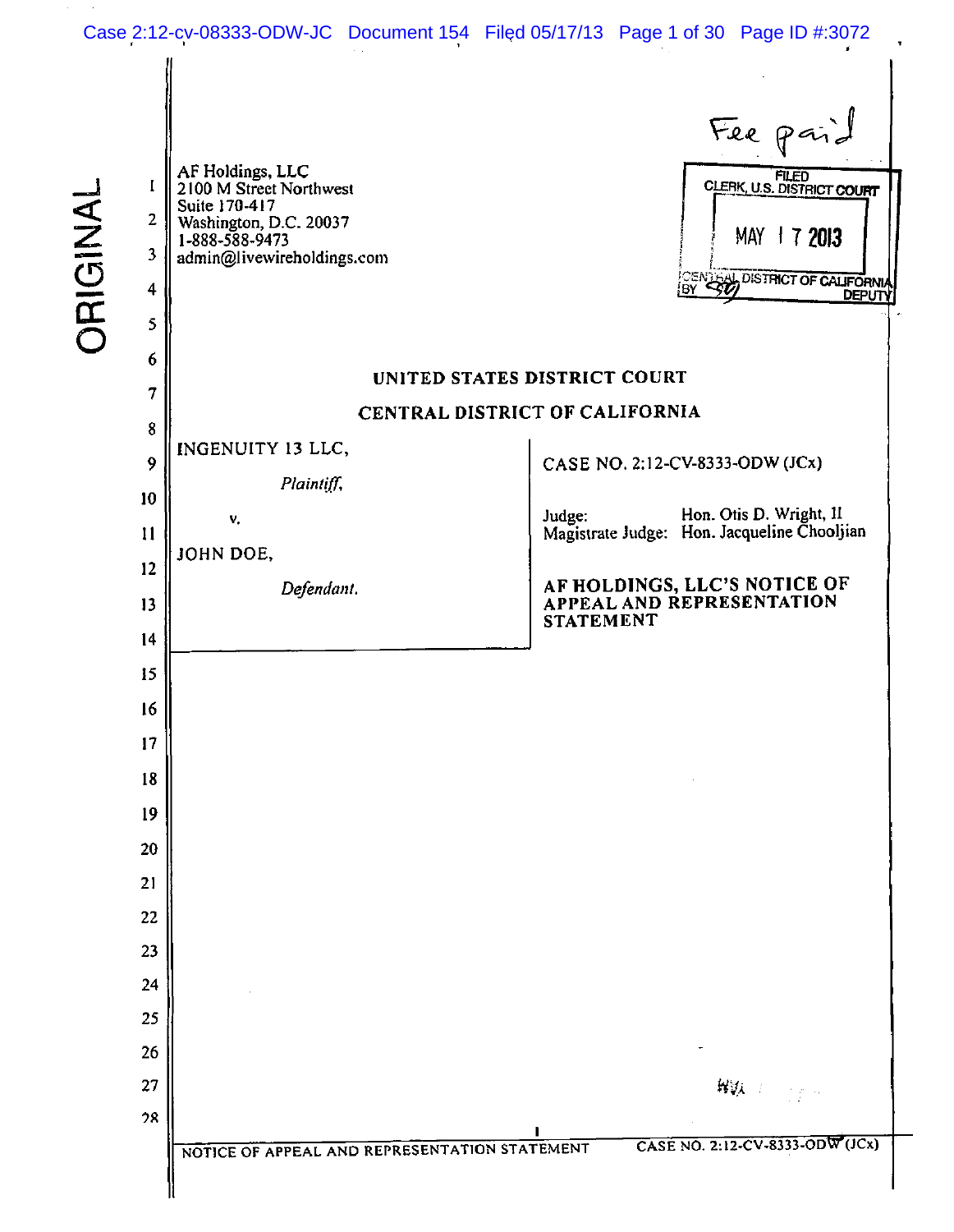$\mathcal{A}$ 

| 1              | <b>NOTICE OF APPEAL</b>                                                                          |  |  |  |  |  |
|----------------|--------------------------------------------------------------------------------------------------|--|--|--|--|--|
| $\overline{2}$ | NOTICE IS HEREBY GIVEN that AF Holdings, LLC hereby appeals to the United                        |  |  |  |  |  |
| 3              | States Court of Appeals for the Ninth Circuit from: (1) the Court's May 6, 2013 Order Issuing    |  |  |  |  |  |
| 4              | Sanctions (ECF No. 130), attached as Exhibit A; (2) the Court's Order Granting Request for Leave |  |  |  |  |  |
| 5              | to File a Reply (ECF No. 116) attached as Exhibit B; (3) the Court's March 14, 2013 Order to     |  |  |  |  |  |
| 6              | show cause (ECF No. 86) (amending and incorporating ECF No. 48) attached as Exhibit C; and (4)   |  |  |  |  |  |
| 7              | the Court's Order to appear (ECF No. 66) attached as Exhibit D.                                  |  |  |  |  |  |
| 8              |                                                                                                  |  |  |  |  |  |
| 9              | Respectfully submitted,                                                                          |  |  |  |  |  |
| 10             | DATED: May 17, 2013                                                                              |  |  |  |  |  |
| $\mathbf{11}$  | .utz                                                                                             |  |  |  |  |  |
| 12             | Corporate Officer of AF Holdings, LLC<br>On Behalf of AF Holdings, L                             |  |  |  |  |  |
| 13             | 2100 M Street Northwest<br>Suite 170-417                                                         |  |  |  |  |  |
| 4              | Washington, D.C. 20037<br>1-888-588-9473                                                         |  |  |  |  |  |
| 15             | admin@livewireholdings.com                                                                       |  |  |  |  |  |
| 16             |                                                                                                  |  |  |  |  |  |
| 17             |                                                                                                  |  |  |  |  |  |
| 18             |                                                                                                  |  |  |  |  |  |
| 19             |                                                                                                  |  |  |  |  |  |
| 20             |                                                                                                  |  |  |  |  |  |
| 21             |                                                                                                  |  |  |  |  |  |
| 22             |                                                                                                  |  |  |  |  |  |
| 23             |                                                                                                  |  |  |  |  |  |
| 24<br>25       |                                                                                                  |  |  |  |  |  |
| 26             |                                                                                                  |  |  |  |  |  |
| 27             |                                                                                                  |  |  |  |  |  |
| 28             |                                                                                                  |  |  |  |  |  |
|                | 2<br>CASE NO. 2:12-CV-8333-ODW (JCx)<br>NOTICE OF APPEAL AND REPRESENTATION STATEMENT            |  |  |  |  |  |
|                |                                                                                                  |  |  |  |  |  |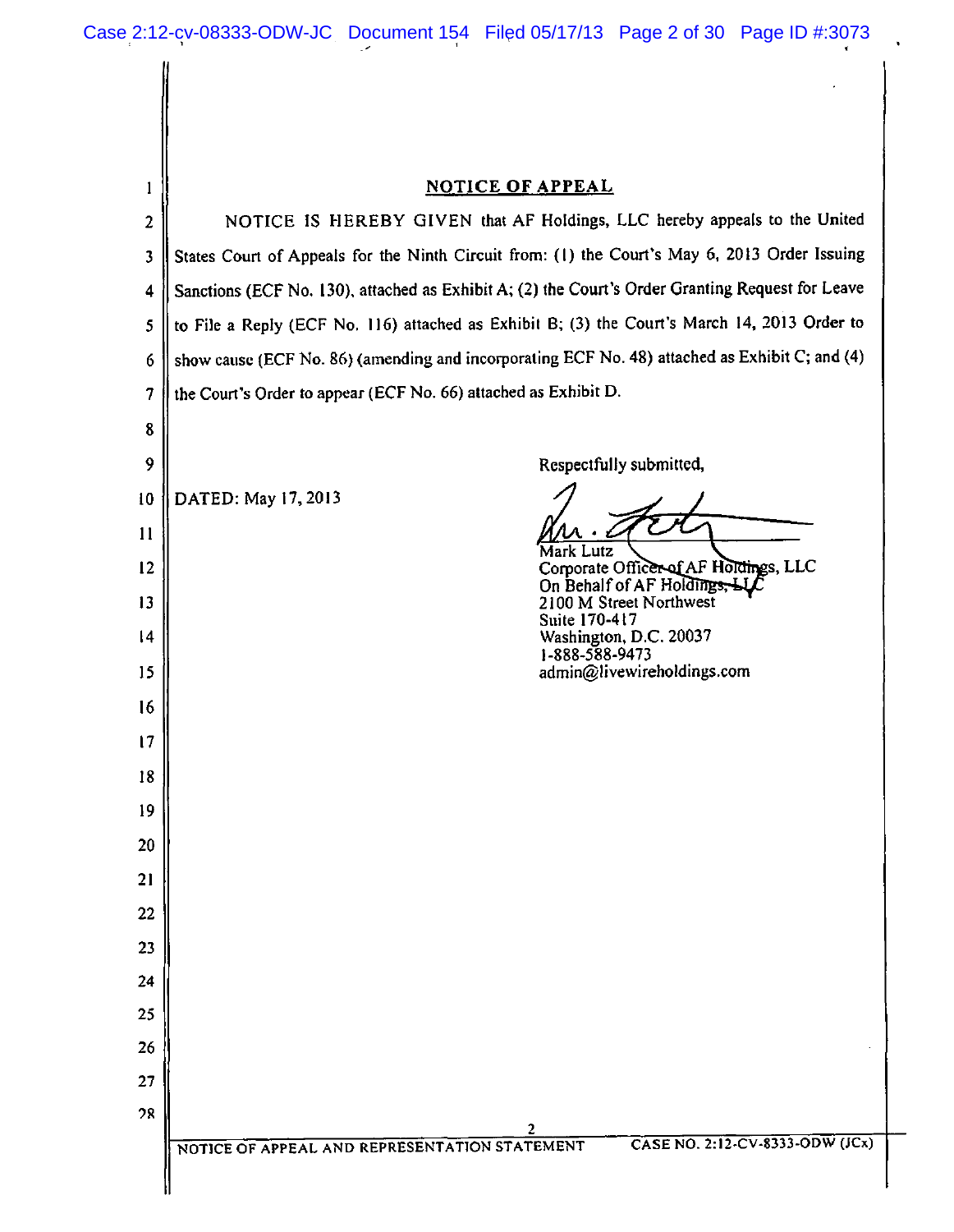║

| 1              |                                                                                                                                                                                                               |  |  |  |  |  |
|----------------|---------------------------------------------------------------------------------------------------------------------------------------------------------------------------------------------------------------|--|--|--|--|--|
| $\overline{2}$ |                                                                                                                                                                                                               |  |  |  |  |  |
| 3              | <b>REPRESENTATION STATEMENT</b>                                                                                                                                                                               |  |  |  |  |  |
| 4              | Pursuant to Rule 12(b) of the Federal Rules of Appellate Procedure and Circuit Rule 3-2(b),                                                                                                                   |  |  |  |  |  |
| 5              | AF Holdings, LLC submits this Representation Statement. The following list identifies all parties to<br>the action and all persons and entities affected by the orders appealed from, and it identifies their |  |  |  |  |  |
| 6              |                                                                                                                                                                                                               |  |  |  |  |  |
| 7<br>8         | respective counsel by name, firm, address, telephone number, and e-mail, where appropriate:                                                                                                                   |  |  |  |  |  |
| 9              | <b>COUNSEL OF RECORD</b><br><b>PARTIES</b>                                                                                                                                                                    |  |  |  |  |  |
| 10             | Brett L. Gibbs, Esq. (SBN 251000)<br>Plaintiff Ingenuity13, LLC and<br>38 Miller Avenue, Suite 263<br>related-case Plaintiff AF Holdings, LLC<br>Mill Valley, CA 94941                                        |  |  |  |  |  |
| $\mathbf{11}$  | 415-325-5900<br>blgibbs@wefightpiracy.com                                                                                                                                                                     |  |  |  |  |  |
| 12             | Morgan Pietz (SBN 260629)<br>Non-Party Putative John Doe                                                                                                                                                      |  |  |  |  |  |
| 13             | The Pietz Law Firm<br>3770 Highland Ave., Ste. 206                                                                                                                                                            |  |  |  |  |  |
| 14             | Manhattan Beach, CA 90266<br>mpietz@pietzlawfirm.com                                                                                                                                                          |  |  |  |  |  |
| 15<br>16       | Telephone: (310) 424-5557<br>Facsimile: (310)546-5301                                                                                                                                                         |  |  |  |  |  |
| 17             | Nicholas Ranallo<br>371 Dogwood Way                                                                                                                                                                           |  |  |  |  |  |
| 18             | Boulder Creek, CA 95006<br>nick@ranallolawoffice.com                                                                                                                                                          |  |  |  |  |  |
| 19             | Telephone: (831) 703-4011<br>Fax: (831) 533-5703                                                                                                                                                              |  |  |  |  |  |
| 20             |                                                                                                                                                                                                               |  |  |  |  |  |
| 21             |                                                                                                                                                                                                               |  |  |  |  |  |
| 22             |                                                                                                                                                                                                               |  |  |  |  |  |
| 23             |                                                                                                                                                                                                               |  |  |  |  |  |
| 24             |                                                                                                                                                                                                               |  |  |  |  |  |
| 25             |                                                                                                                                                                                                               |  |  |  |  |  |
| 26             |                                                                                                                                                                                                               |  |  |  |  |  |
| 27             |                                                                                                                                                                                                               |  |  |  |  |  |
| 28             |                                                                                                                                                                                                               |  |  |  |  |  |
|                | CASE NO. 2:12-CV-8333-ODW (JCx)<br>NOTICE OF APPEAL AND REPRESENTATION STATEMENT                                                                                                                              |  |  |  |  |  |
|                |                                                                                                                                                                                                               |  |  |  |  |  |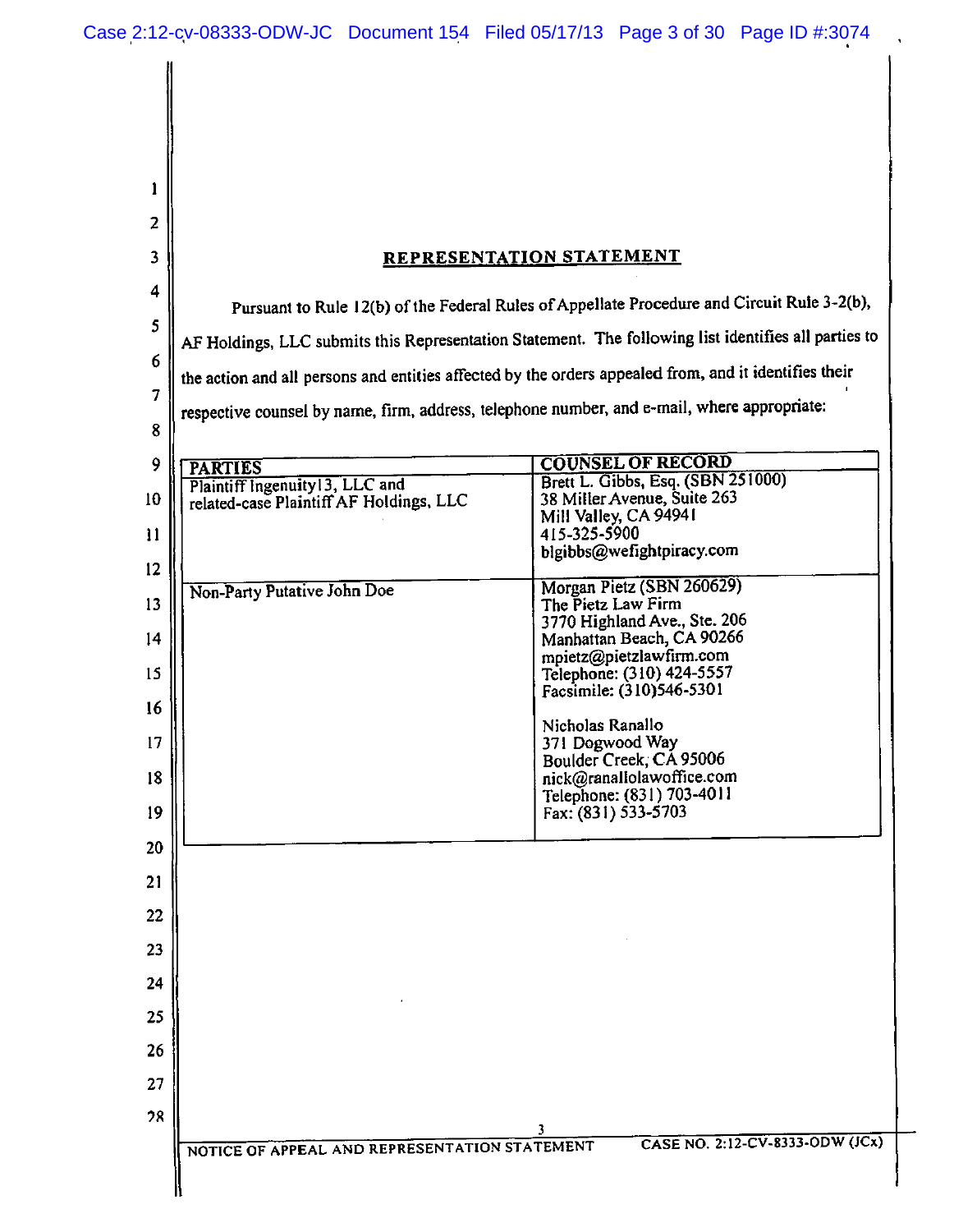$\ddot{\phantom{0}}$ 

|                                                                      | UNITED STATES DISTRICT COURT                                                                              |  |  |  |  |
|----------------------------------------------------------------------|-----------------------------------------------------------------------------------------------------------|--|--|--|--|
|                                                                      |                                                                                                           |  |  |  |  |
| CENTRAL DISTRICT OF CALIFORNIA                                       |                                                                                                           |  |  |  |  |
| INGENUITY 13 LLC,<br>Plaintiff,                                      | CASE NO. 2:12-CV-8333-ODW (JCx)                                                                           |  |  |  |  |
| V.<br>JOHN DOE,                                                      | Hon. Otis D. Wright, II<br>Judge:<br>Magistrate Judge: Hon. Jacqueline Chooljian                          |  |  |  |  |
| Defendant.                                                           | CERTIFICATE OF SERVICE                                                                                    |  |  |  |  |
| IT IS HEREBY CERTIFIED THAT:                                         |                                                                                                           |  |  |  |  |
|                                                                      | I, the undersigned, am a citizen of the United States and am at least eighteen years of age.              |  |  |  |  |
|                                                                      | My business address is 2100 M Street Northwest, Ste. 170-417, Washington, D.C. 20037. I have              |  |  |  |  |
| caused service of:                                                   |                                                                                                           |  |  |  |  |
| AF HOLDINGS, LLC'S NOTICE OF APPEAL<br>AND REPRESENTATION STATEMENT  |                                                                                                           |  |  |  |  |
| On the following parties via U.S. Mail first-class, postage prepaid: |                                                                                                           |  |  |  |  |
|                                                                      |                                                                                                           |  |  |  |  |
| <b>PARTIES</b>                                                       | <b>COUNSEL OF RECORD</b>                                                                                  |  |  |  |  |
| Plaintiff Ingenuity13, LLC and                                       |                                                                                                           |  |  |  |  |
| related-case Plaintiff AF Holdings, LLC                              | Brett L. Gibbs, Esq. (SBN 251000)<br>38 Miller Avenue, Suite 263<br>Mill Valley, CA 94941<br>415-325-5900 |  |  |  |  |
|                                                                      | blgibbs@wefightpiracy.com                                                                                 |  |  |  |  |
| Non-Party Putative John Doe                                          | Morgan Pietz (SBN 260629)<br>The Pietz Law Firm<br>3770 Highland Ave., Ste. 206                           |  |  |  |  |
|                                                                      | Manhattan Beach, CA 90266<br>mpietz@pietzlawfirm.com<br>Telephone: (310) 424-5557                         |  |  |  |  |
|                                                                      | Facsimile: (310)546-5301                                                                                  |  |  |  |  |
|                                                                      | Nicholas Ranallo<br>371 Dogwood Way                                                                       |  |  |  |  |
|                                                                      | Boulder Creek, CA 95006<br>nick@ranallolawoffice.com                                                      |  |  |  |  |
|                                                                      | Telephone: (831) 703-4011<br>Fax: (831) 533-5703                                                          |  |  |  |  |
|                                                                      |                                                                                                           |  |  |  |  |
|                                                                      |                                                                                                           |  |  |  |  |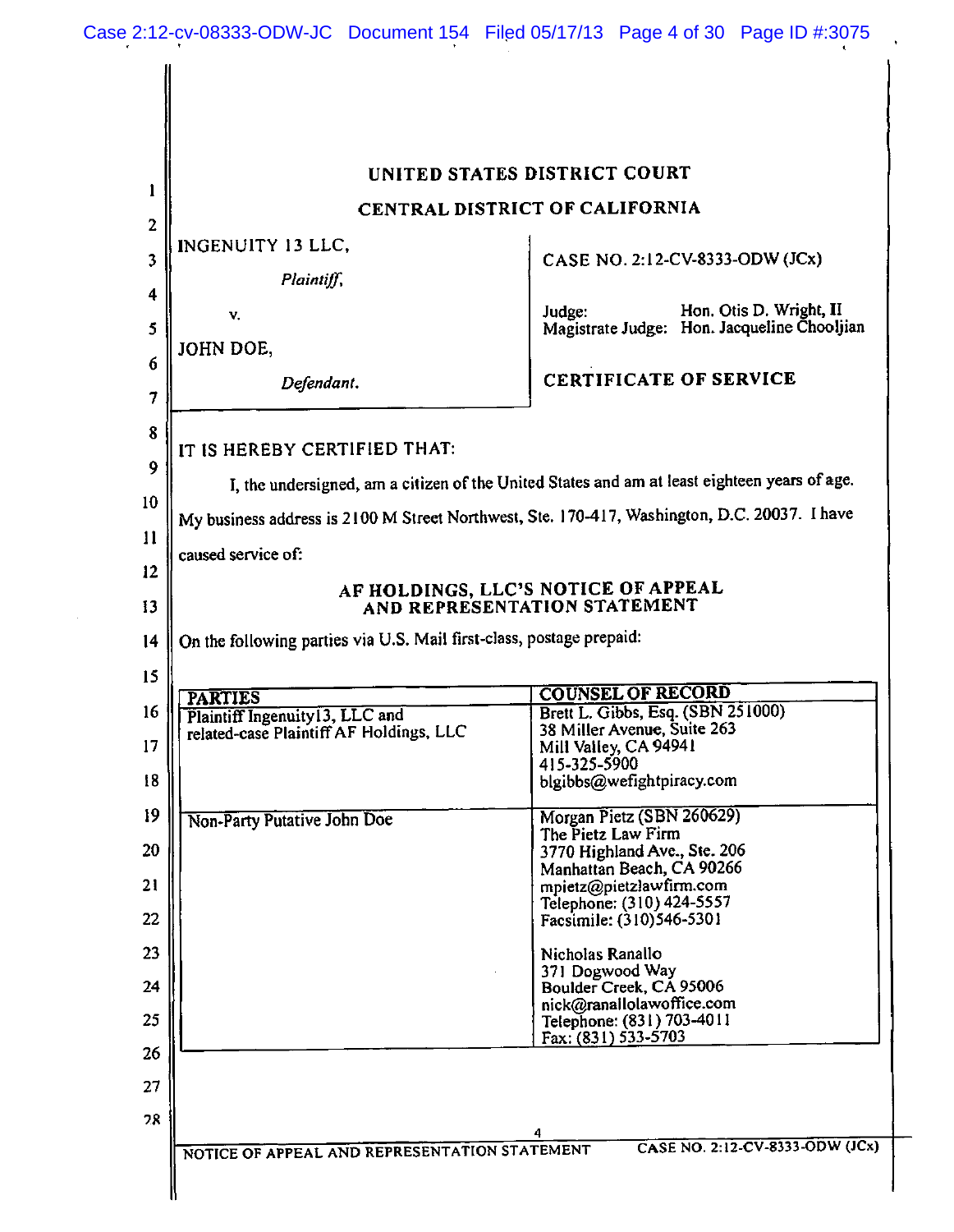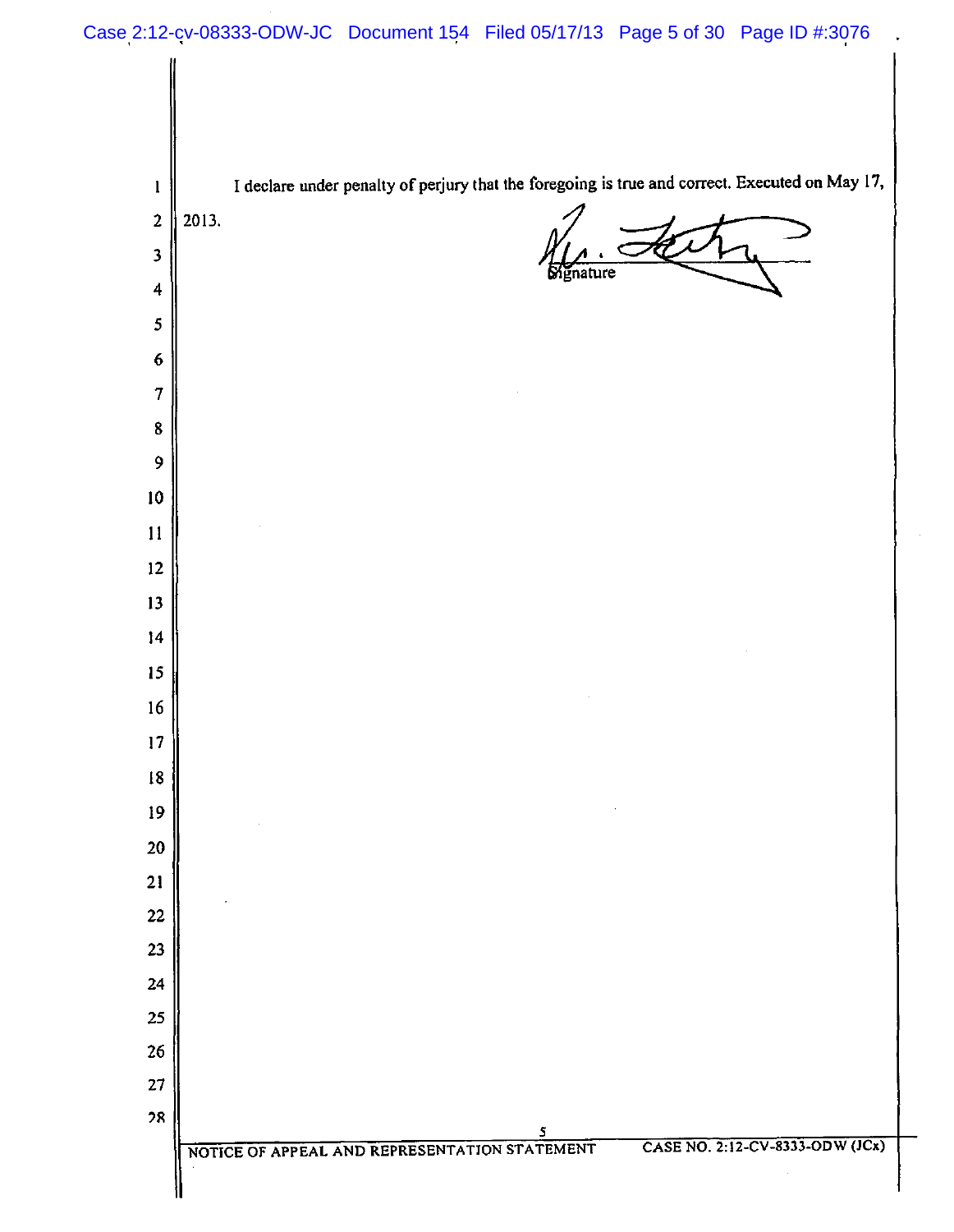Case 2:12-cv-08333-ODW-JC Document 154 Filed 05/17/13 Page 6 of 30 Page ID #:3077

 $\sim 10^6$ 

 $\alpha$  and  $\alpha$  and  $\alpha$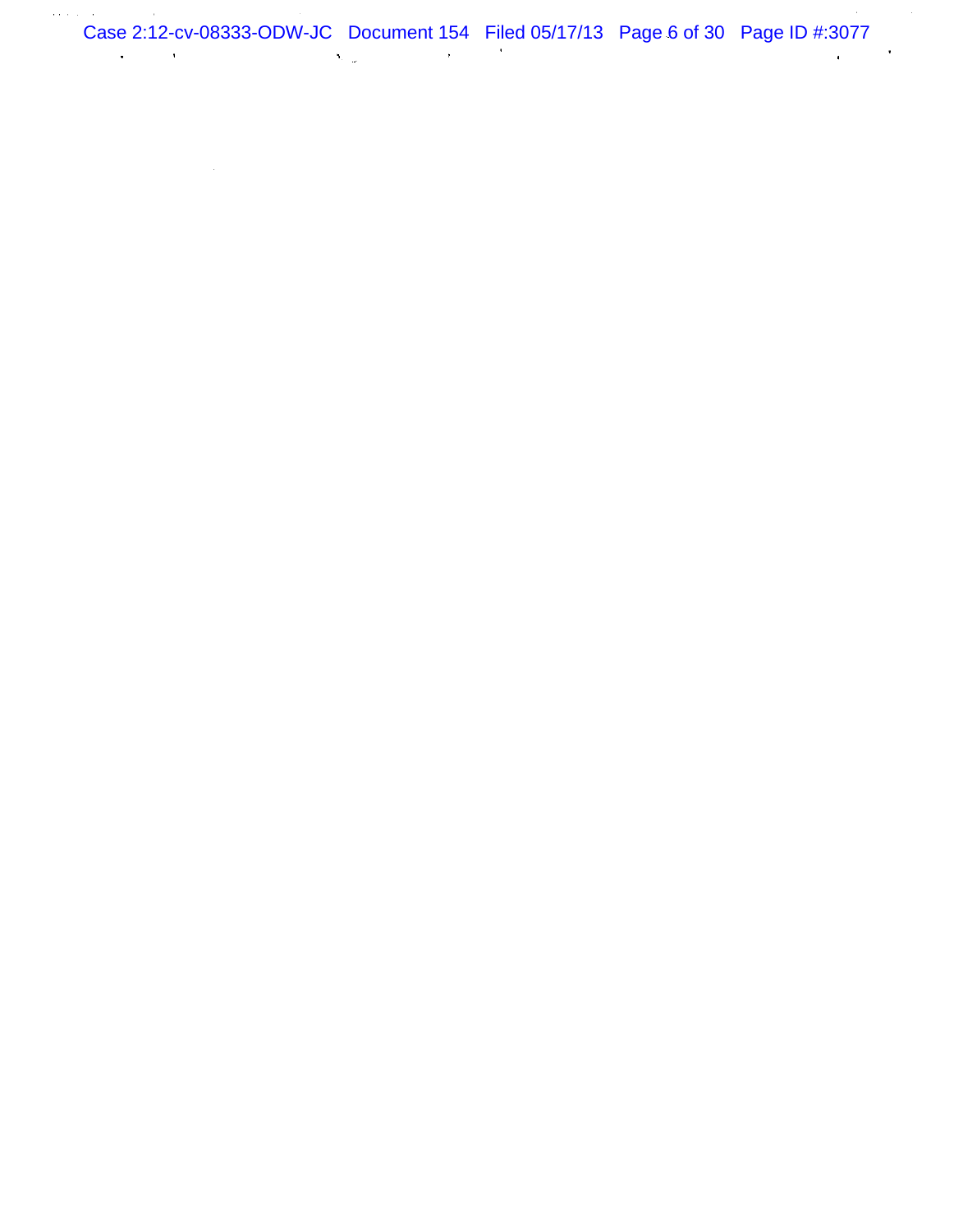Case 2:12-cv-08333-ODW-JC Document 154 Filed 05/17/13 Page 7 of 30 Page ID #:3078

# **EXHIBIT A** Case No.: 2:12-cv-08333-ODW-JC Dkt. Entry 130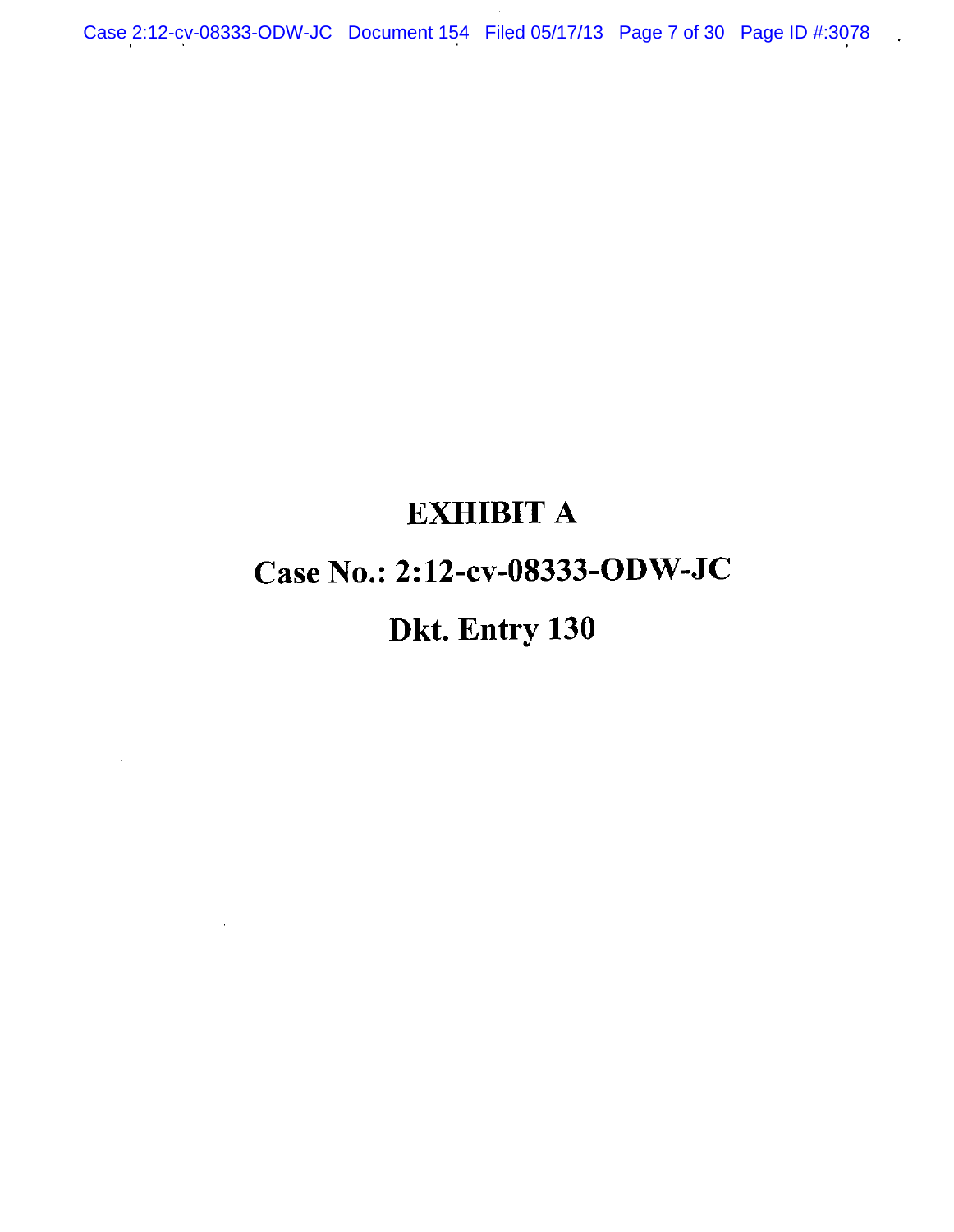|                                                                                                                                                    | Case 2:12-cv-08333-ODW-JC Document 154 Filed 05/17/13 Page 8 of 30 Page ID #:3079                                                                                                                            |                                       |  |                                |                                                                                                  |  |  |
|----------------------------------------------------------------------------------------------------------------------------------------------------|--------------------------------------------------------------------------------------------------------------------------------------------------------------------------------------------------------------|---------------------------------------|--|--------------------------------|--------------------------------------------------------------------------------------------------|--|--|
|                                                                                                                                                    | Case 2:12-cv-08333-ODW-JC Document 130 Filed 05/06/13 Page 1 of 11 Page ID #:2889                                                                                                                            |                                       |  |                                |                                                                                                  |  |  |
|                                                                                                                                                    |                                                                                                                                                                                                              |                                       |  |                                |                                                                                                  |  |  |
|                                                                                                                                                    |                                                                                                                                                                                                              |                                       |  |                                | O                                                                                                |  |  |
| 1                                                                                                                                                  |                                                                                                                                                                                                              |                                       |  |                                |                                                                                                  |  |  |
| $\overline{2}$                                                                                                                                     |                                                                                                                                                                                                              |                                       |  |                                |                                                                                                  |  |  |
| 3                                                                                                                                                  |                                                                                                                                                                                                              |                                       |  |                                |                                                                                                  |  |  |
| 4                                                                                                                                                  |                                                                                                                                                                                                              |                                       |  |                                |                                                                                                  |  |  |
| 5                                                                                                                                                  |                                                                                                                                                                                                              |                                       |  |                                |                                                                                                  |  |  |
| 6                                                                                                                                                  |                                                                                                                                                                                                              |                                       |  |                                |                                                                                                  |  |  |
| 7                                                                                                                                                  |                                                                                                                                                                                                              |                                       |  |                                |                                                                                                  |  |  |
| 8                                                                                                                                                  |                                                                                                                                                                                                              | UNITED STATES DISTRICT COURT          |  |                                |                                                                                                  |  |  |
| 9                                                                                                                                                  |                                                                                                                                                                                                              | <b>CENTRAL DISTRICT OF CALIFORNIA</b> |  |                                |                                                                                                  |  |  |
| 10                                                                                                                                                 |                                                                                                                                                                                                              |                                       |  | Case No. 2:12-cv-8333-ODW(JCx) |                                                                                                  |  |  |
| 11                                                                                                                                                 | INGENUITY 13 LLC,                                                                                                                                                                                            |                                       |  | <b>ORDER ISSUING SANCTIONS</b> |                                                                                                  |  |  |
| 12                                                                                                                                                 | V.                                                                                                                                                                                                           | Plaintiff,                            |  |                                |                                                                                                  |  |  |
| 13<br>14                                                                                                                                           | JOHN DOE,                                                                                                                                                                                                    |                                       |  |                                |                                                                                                  |  |  |
| 15                                                                                                                                                 |                                                                                                                                                                                                              | Defendant.                            |  |                                |                                                                                                  |  |  |
| 16                                                                                                                                                 |                                                                                                                                                                                                              |                                       |  |                                |                                                                                                  |  |  |
| "The needs of the many outweigh the needs of the few."<br>-Spock, Star Trek II: The Wrath of Khan (1982).<br>17<br><b>INTRODUCTION</b><br>I.<br>18 |                                                                                                                                                                                                              |                                       |  |                                |                                                                                                  |  |  |
|                                                                                                                                                    |                                                                                                                                                                                                              |                                       |  |                                |                                                                                                  |  |  |
| 19                                                                                                                                                 |                                                                                                                                                                                                              |                                       |  |                                | Plaintiffs <sup>1</sup> have outmaneuvered the legal system. <sup>2</sup> They've discovered the |  |  |
| 20                                                                                                                                                 | nexus of antiquated copyright laws, paralyzing social stigma, and unaffordable                                                                                                                               |                                       |  |                                |                                                                                                  |  |  |
| 21                                                                                                                                                 | defense costs. And they exploit this anomaly by accusing individuals of illegally                                                                                                                            |                                       |  |                                |                                                                                                  |  |  |
| 22                                                                                                                                                 | downloading a single pornographic video. Then they offer to settle-for a sum                                                                                                                                 |                                       |  |                                |                                                                                                  |  |  |
| 23<br><sup>1</sup> The term "Plaintiffs" used in this order refers to AF Holdings LLC, Ingenuity 13 LLC, as well as                                |                                                                                                                                                                                                              |                                       |  |                                |                                                                                                  |  |  |
| 24                                                                                                                                                 | related entities, individuals, and attorneys that collaborated in the underlying scheme fronted by AF<br>Holdings and Ingenuity 13.                                                                          |                                       |  |                                |                                                                                                  |  |  |
| 25                                                                                                                                                 | <sup>2</sup> This order concerns conduct committed in the following related cases: AF Holdings LLC v. Doe,<br>No. 2:12-cv-6636-ODW(JCx) (C.D. Cal. filed Aug. 1, 2012); AF Holdings LLC v. Doe, No. 2:12-cv- |                                       |  |                                |                                                                                                  |  |  |
| 26                                                                                                                                                 | 6669-ODW(JCx) (C.D. Cal. filed Aug. 2, 2012); Ingenuity 13 LLC v. Doe, No. 2:12-cv-6662-                                                                                                                     |                                       |  |                                |                                                                                                  |  |  |
| 27                                                                                                                                                 | ODW(JCx) (C.D. Cal. filed Aug. 2, 2012); Ingenuity 13 LLC v. Doe, No. 2:12-cv-6668-ODW(JCx)<br>(C.D. Cal. filed Aug. 2, 2012); Ingenuity 13 LLC v. Doe, No. 2:12-cv-8333-ODW(JCx) (C.D. Cal.                 |                                       |  |                                |                                                                                                  |  |  |
| 28                                                                                                                                                 | filed Sept. 27, 2012).                                                                                                                                                                                       |                                       |  |                                |                                                                                                  |  |  |
|                                                                                                                                                    |                                                                                                                                                                                                              |                                       |  |                                |                                                                                                  |  |  |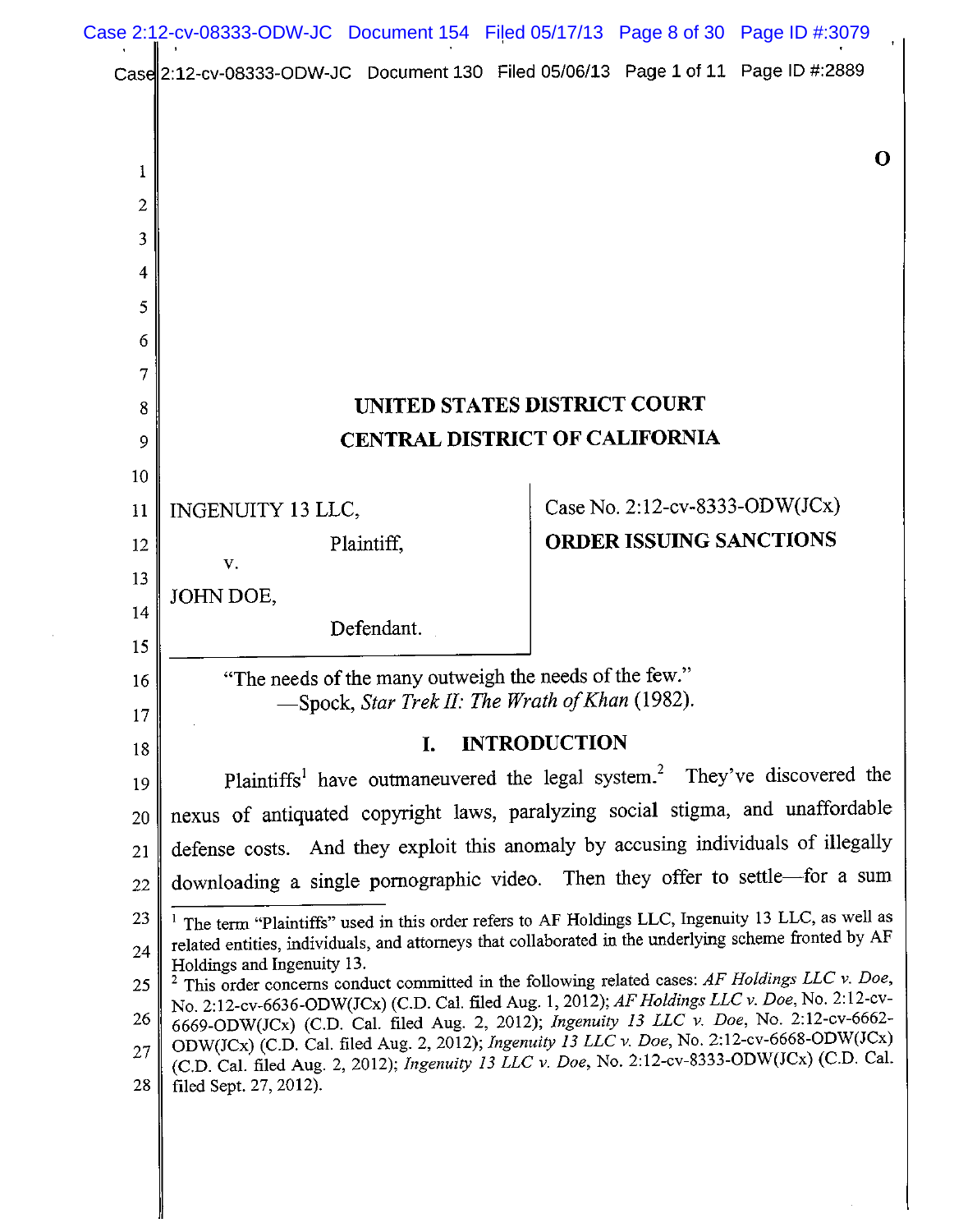calculated to be just below the cost of a bare-bones defense. For these individuals,  $\mathbf{1}$ resistance is futile; most reluctantly pay rather than have their names associated with  $\overline{2}$ illegally downloading porn. So now, copyright laws originally designed to 3 compensate starving artists allow, starving attorneys in this electronic-media era to  $\overline{4}$ 5 plunder the citizenry.

Plaintiffs do have a right to assert their intellectual-property rights, so long as 6 they do it right. But Plaintiffs' filing of cases using the same boilerplate complaint  $\overline{7}$ against dozens of defendants raised the Court's alert. It was when the Court realized 8 Plaintiffs engaged their cloak of shell companies and fraud that the Court went to  $\mathbf Q$ battlestations. 10

11

#### PROCEDURAL HISTORY **II.**

The Court issued its February 7, 2013 Order to Show Cause re Sanctions to  $12$ allow counsel, Brett Gibbs, to explain why he ignored the Court's discovery-stay 13 Order, filed complaints without reasonable investigation, and defrauded the Court by  $14$ asserting a copyright assignment secured with a stolen identity. (ECF No. 48.) As 15 evidence materialized, it turned out that Gibbs was just a redshirt. 16

Gibbs's behavior in the porno-trolling collective was controlled by several 17 attorneys, under whom other individuals also took their orders. Because it was 18 conceivable that these attorneys (and others) were culpable for Gibbs's conduct, the 19 Court ordered these parties to appear. 20

The following additional parties were ordered to appear: (a) John Steele, of 21 Steele Hansmeier PLLC, Prenda Law, Inc., and/or Livewire Holdings LLC; (b) Paul 22 Hansmeier, of Steele Hansmeier PLLC and/or Livewire Holdings LLC; (c) Paul 23 Duffy, of Prenda Law, Inc.; (d) Angela Van Den Hemel, of Prenda Law, Inc.; 24 (e) Mark Lutz, of Prenda Law, Inc., AF Holdings LLC, and/or Ingenuity 13 LLC; 25 (f) Alan Cooper, of AF Holdings LLC; (g) Peter Hansemeier, of 6881 Forensics, LLC; 26 (h) Prenda Law, Inc.; (i) Livewire Holdings LLC; (j) Steele Hansmeier PLLC; (k) AF  $27$ Holdings LLC; (l) Ingenuity 13 LLC; (m) 6881 Forensics, LLC; and (n) Alan Cooper, 28

 $\overline{2}$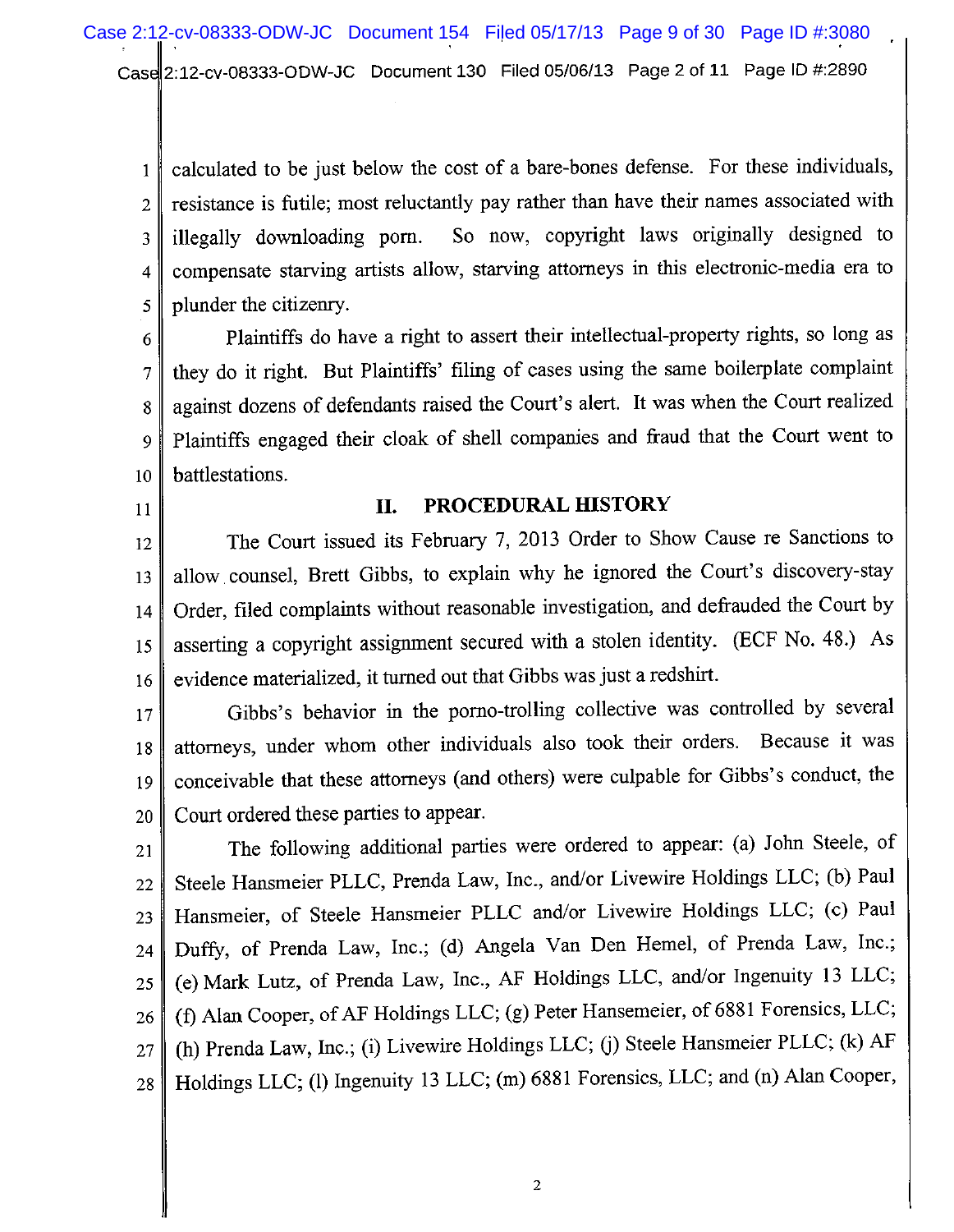of 2170 Highway 47 North, Isle, MN 56342. (ECF Nos. 66, 86.) These parties were  $\mathbf{1}$ ordered to show cause why they should not be sanctioned for their behind-the-scenes  $\overline{2}$ role in the conduct facially perpetrated by Gibbs. These parties were also ordered to  $\overline{3}$ explain the nature of their operations, relationships, and financial interests.  $\overline{\mathbf{4}}$ 

5

#### **LEGAL STANDARD** III.

The Court has a duty to supervise the conduct of attorneys appearing before it. 6 Erickson v. Newmar Corp., 87 F.3d 298, 301 (9th Cir. 1996). The power to punish  $\overline{7}$ contempt and to coerce compliance with issued orders is based on statutes and the 8 Court's inherent authority. Int'l Union, United Mine Workers of Am. v. Bagwell, 512 9 U.S. 821, 831 (1994). Though this power must be exercised with restraint, the Court  $10$ has wide latitude in fashioning appropriate sanctions to fit the conduct. See Roadway  $11$ Express, Inc. v. Piper, 447 U.S. 752, 764-65 (1980). 12

Under the Court's inherent authority, parties and their lawyers may be 13 sanctioned for improper conduct. Fink v. Gomez, 239 F.3d 989, 991 (9th Cir. 2001).  $14$ This inherent power extends to a full range of litigation abuses, the litigant must have 15 engaged in bad faith or willful disobedience of a court's order. Id. at 992. Sanctions 16 under the Court's inherent authority are particularly appropriate for fraud perpetrated  $17$ on the court. See Chambers v. NASCO, Inc., 501 U.S. 32, 54 (1991). 18

19

#### **DISCUSSION** IV.

**Findings of fact** 20 А.

Based on the evidence presented on the papers and through sworn testimony, 21 the Court finds the following facts, including those based on adverse inferences drawn 22 from Steele, Hansmeier, Duffy, and Van Den Hemel's blanket refusal to testify.<sup>3</sup> 23

Steele, Hansmeier, and Duffy ("Principals") are attorneys with shattered 1. 24 Seeking easy money, they conspired to operate this enterprise and law practices. 25 26

<sup>3</sup> Even if their refusal was based on the Fifth Amendment privilege against self-incrimination, the 27 Court still may draw adverse inferences against them in this civil proceeding. Baxter v. Palmigiano, 425 U.S. 308, 318 (1976). 28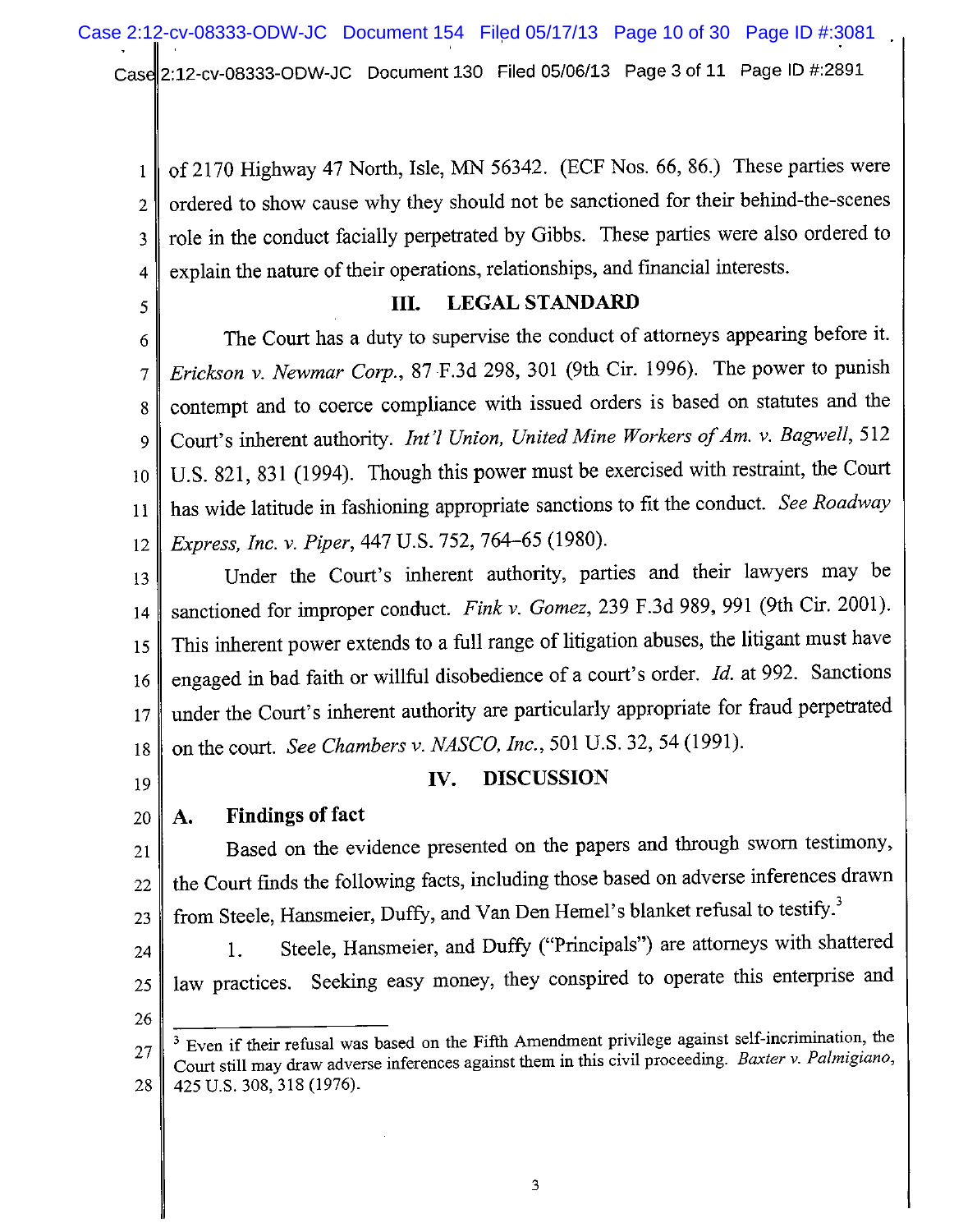formed the AF Holdings and Ingenuity 13 entities (among other fungible entities) for  $\mathbf{1}$ the sole purpose of litigating copyright-infringement lawsuits. They created these  $\overline{2}$ entities to shield the Principals from potential liability and to give an appearance of 3 legitimacy.  $\overline{4}$ 

AF Holdings and Ingenuity 13 have no assets other than several  $2.$ 5 copyrights to pornographic movies. There are no official owners or officers for these 6 two offshore entities, but the Principals are the de facto owners and officers.  $\overline{7}$ 

The Principals started their copyright-enforcement crusade in about 2010, 3. 8 through Prenda Law, which was also owned and controlled by the Principals. Their 9 litigation strategy consisted of monitoring BitTorrent download activity of their 10 copyrighted pornographic movies, recording IP addresses of the computers 11 downloading the movies, filing suit in federal court to subpoena Internet Service 12 Providers ("ISPs") for the identity of the subscribers to these IP addresses, and 13 sending cease-and-desist letters to the subscribers, offering to settle each copyright-14 infringement claim for about \$4,000. 15

- This nationwide strategy was highly successful because of statutory-4. 16 copyright damages, the pornographic subject matter, and the high cost of litigation. 17 Most defendants settled with the Principals, resulting in proceeds of millions of 18 dollars due to the numerosity of defendants. These settlement funds resided in the 19 Principals' accounts and not in accounts belonging to AF Holdings or Ingenuity 13. 20 No taxes have been paid on this income. 21
- 22
- For defendants that refused to settle, the Principals engaged in vexatious  $5<sub>1</sub>$ litigation designed to coerce settlement. These lawsuits were filed using boilerplate 23 complaints based on a modicum of evidence, calculated to maximize settlement 24 profits by minimizing costs and effort. 25

The Principals have shown little desire to proceed in these lawsuits when 6. 26 faced with a determined defendant. Instead of litigating, they dismiss the case. When 27 pressed for discovery, the Principals offer only disinformation—even to the Court. 28

4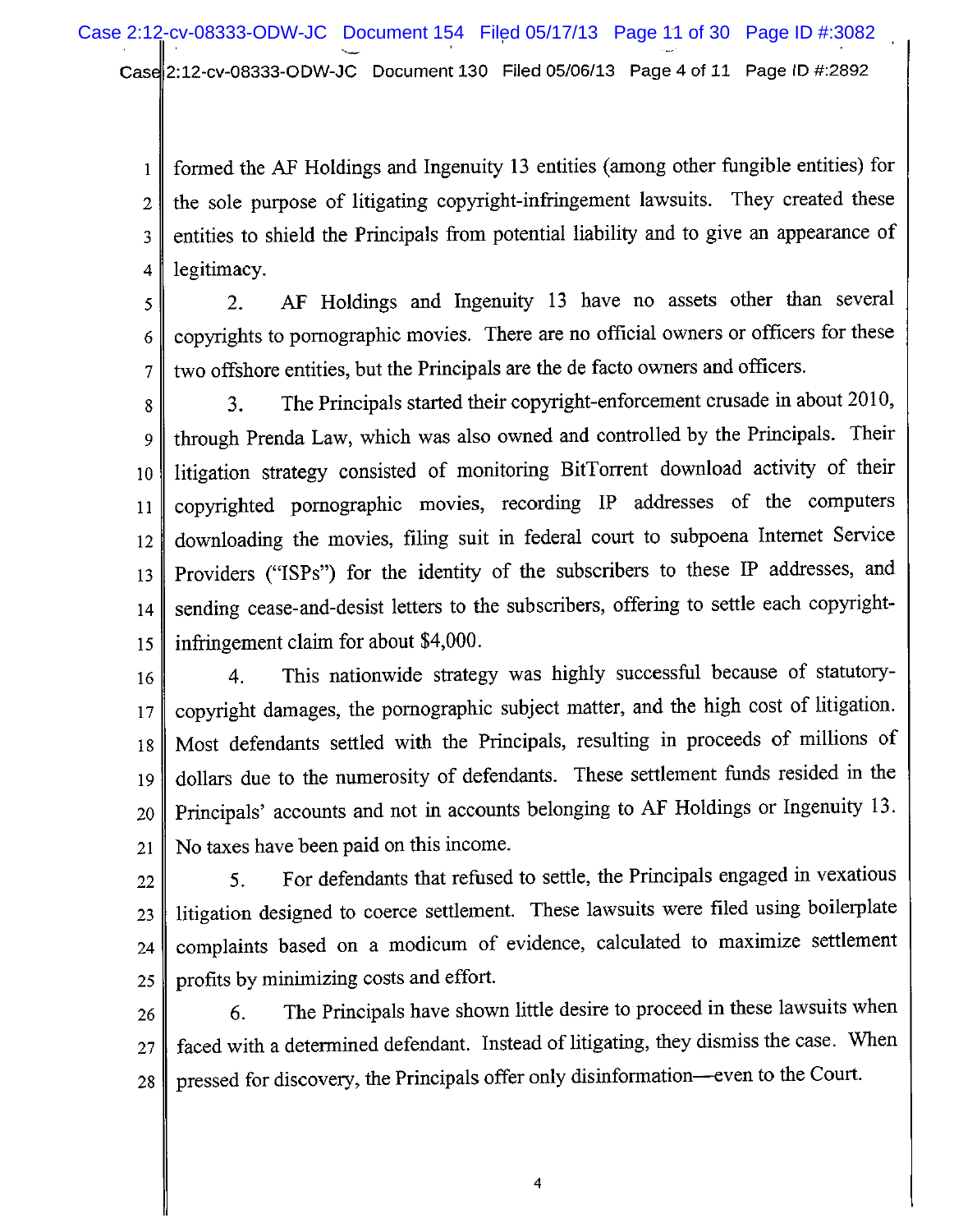Case 2:12-cv-08333-ODW-JC Document 154 Filed 05/17/13 Page 12 of 30 Page ID #:3083

Case 2:12-cv-08333-ODW-JC Document 130 Filed 05/06/13 Page 6 of 11 Page ID #:2894

#### **Sanctions B.**

Although the Court originally notified the parties that sanctions would be  $\overline{2}$ imposed under Federal Rule of Civil Procedure 11(b)(3) and Local Rule 83-3, the 3 Court finds it more appropriate to sanction the parties under its inherent authority. See  $\overline{\mathbf{4}}$ In re DeVille, 361 F.3d 539, 550 (9th Cir. 2004) ("[T]he bankruptcy court's failure to 5 specify, in advance of the disciplinary proceedings, that its inherent power was a basis 6 for those proceedings, did not serve to undercut its sanctioning authority."). The  $\overline{7}$ sanctions for Plaintiffs' misconduct are as follows. 8

9

 $\mathbf{1}$ 

#### $I_{\star}$ Rule 11 sanctions

The Court maintains that its prior analysis of Plaintiffs' Rule 11 violations is 10 accurate. (ECF No. 48.) Plaintiffs can only show that someone, using an IP address  $11$ belonging to the subscriber, was seen online in a torrent swarm. But Plaintiffs did not 12 conduct a sufficient investigation to determine whether that person actually 13 downloaded enough data (or even anything at all) to produce a viewable video. 14 Further, Plaintiffs cannot conclude whether that person spoofed the IP address, is the 15 subscriber of that IP address, or is someone else using that subscriber's Internet 16 access. Without better technology, prosecuting illegal BitTorrent activity requires  $17$ substantial effort in order to make a case. It is simply not economically viable to 18 properly prosecute the illegal download of a single copyrighted video. 19

Enter Plaintiffs and their cottage-industry lawsuits. Even so, the Court is not as 20 troubled by their lack of reasonable investigation as by their cover-up. Gibbs argued 21 that a deep inquiry was performed *prior* to filing. Yet these arguments are not 22 credible and do not support Gibbs's conclusions. Instead, Gibbs's arguments suggest 23 a hasty after-the-fact investigation, and a shoddy one at that. 24

For instance, Gibbs characterized Marvin Denton's property as "a very large 25 estate consisting of a gate for entry and multiple separate houses/structures on the 26 property." (ECF No. 49, at 19.) He stated this to demonstrate the improbability that 27 Denton's Wi-Fi signal could be received by someone outside the residence. But 28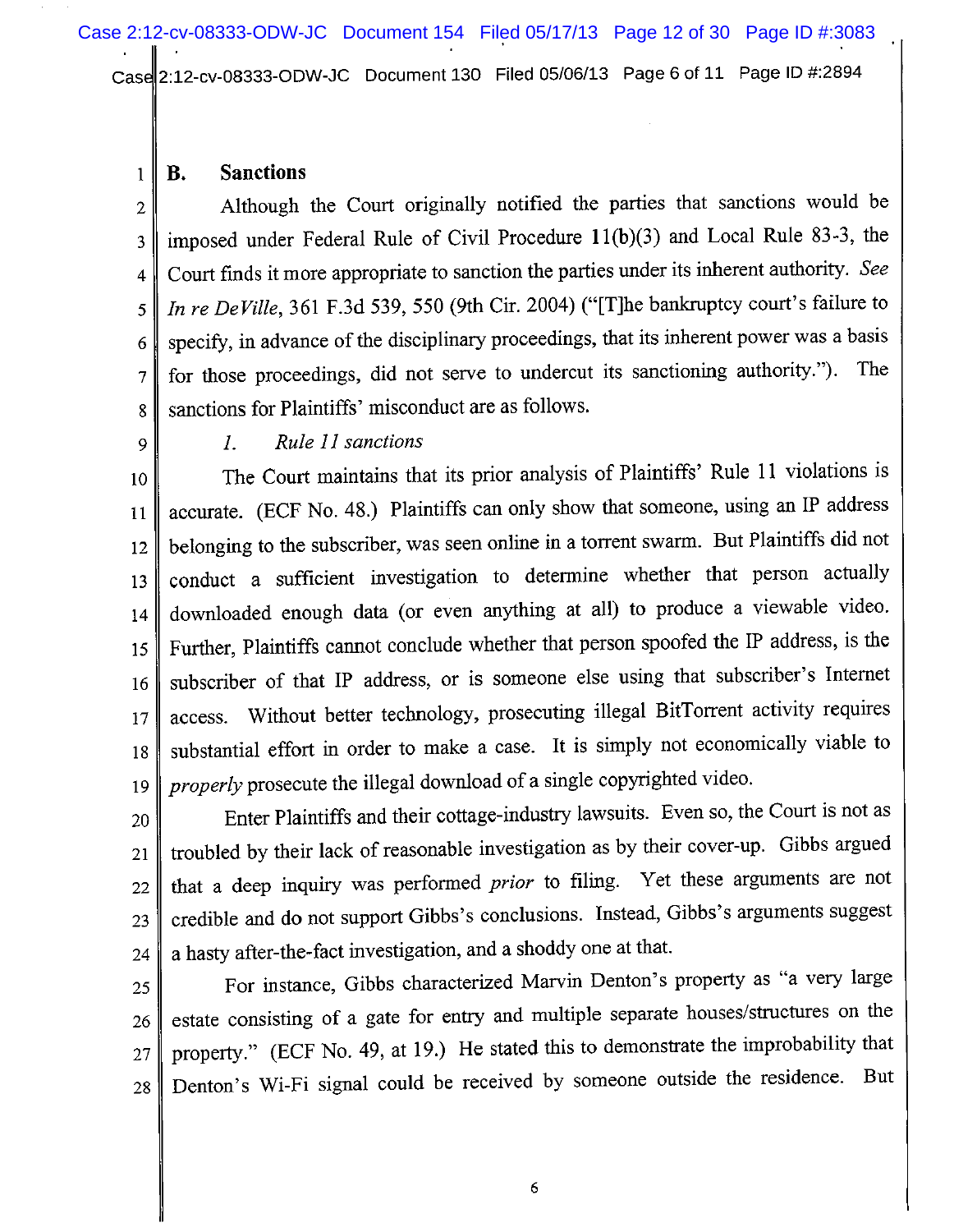# Case 2:12-cv-08333-ODW-JC Document 154 Filed 05/17/13 Page 13 of 30 Page ID #:3084 Case 2:12-cv-08333-ODW-JC Document 130 Filed 05/06/13 Page 7 of 11 Page ID #:2895

Denton's property is not a large estate; it is a small house in a closely packed  $\mathbf{1}$ residential neighborhood. There are also no gates visible.  $\overline{2}$ 



Gibbs's statement is a blatant lie. His statement resembles other statements 20 given by Plaintiffs in this and their other cases: statements that sound reasonable but 21 lack truth. Thus, the Court concludes that Gibbs, even in the face of sanctions, 22 continued to make factual misrepresentions to the Court. 23

Nevertheless, Rule 11 sanctions are inappropriate here because it is the wrong 24 sanctions vehicle at this stage of litigation. The cases have already been dismissed 25 and monetary sanctions are not available. Fed. R. Civ. P 11(c)(5)(B) (a court cannot 26 impose a monetary sanction on its own unless it issued the show-cause order before 27 voluntary dismissal). The more appropriate sanction for these Rule 11 violations is 28

 $\overline{7}$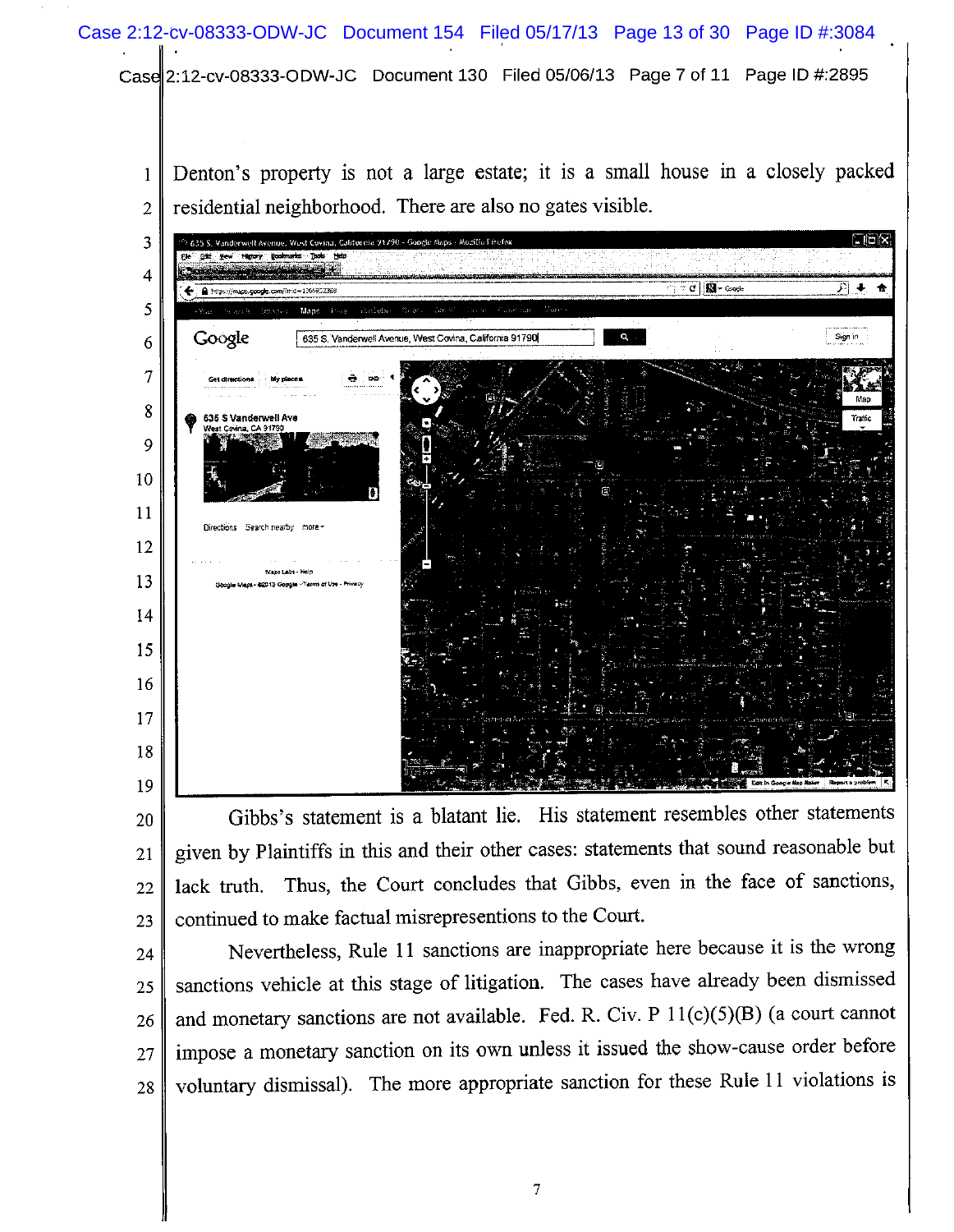Case 2:12-cv-08333-ODW-JC Document 154 Filed 05/17/13 Page 14 of 30 Page ID #:3085

Case 2:12-cv-08333-ODW-JC Document 130 Filed 05/06/13 Page 8 of 11 Page ID #:2896

what the Court had already imposed: denial of requests for early discovery. (ECF  $\mathbf{1}$ No. 28.)  $\overline{2}$ 

> Sanctions under the Court's inherent authority  $\overline{2}$ .

3

6

In addition to Gibbs's misrepresentations, there is the matter of the ignored  $\overline{\mathbf{4}}$ Court Order vacating early discovery. (ECF No. 28.) The evidence does not show 5 that the Order was ignored because of miscommunication among Plaintiffs. The Order was purposely ignored—hoping that the ISPs were unaware of the vacatur and  $\overline{7}$ would turn over the requested subscriber information. 8

Then there is the Alan Cooper forgery. Although a recipient of a copyright 9 assignment need not sign the document, a forgery is still a forgery. And trying to pass 10 that forged document by the Court smacks of fraud. Unfortunately, other than these 11 specific instances of fraud, the Court cannot make more detailed findings of fraud.  $12$ 

Nevertheless, it is clear that the Principals' enterprise relies on deception. Part 13 of that ploy requires cooperation from the courts, which could only be achieved  $14$ In other words, if the Principals assigned the copyright to through deception. 15 themselves, brought suit in their own names, and disclosed that they had the sole 16 financial interest in the suit, a court would scrutinize their conduct from the outset. 17 But by being less than forthcoming, they defrauded the Court. They anticipated that 18 the Court would blindly approve their early-discovery requests, thereby opening the 19 door to more settlement proceeds. 20

The Principals also obfuscate other facts, especially those concerning their 21 operations, relationships, and financial interests. web of The Principals' 22 disinformation is so vast that the Principals cannot keep track—their explanations of 23 their operations, relationships, and financial interests constantly vary. This makes it 24 difficult for the Court to make a concrete determination. 25

Still, the Court adopts as its finding the following chart detailing Plaintiffs' 26 relationships. Though incomplete, this chart is about as accurate as possible given 27 Plaintiffs' obfuscation. 28

 $\bf 8$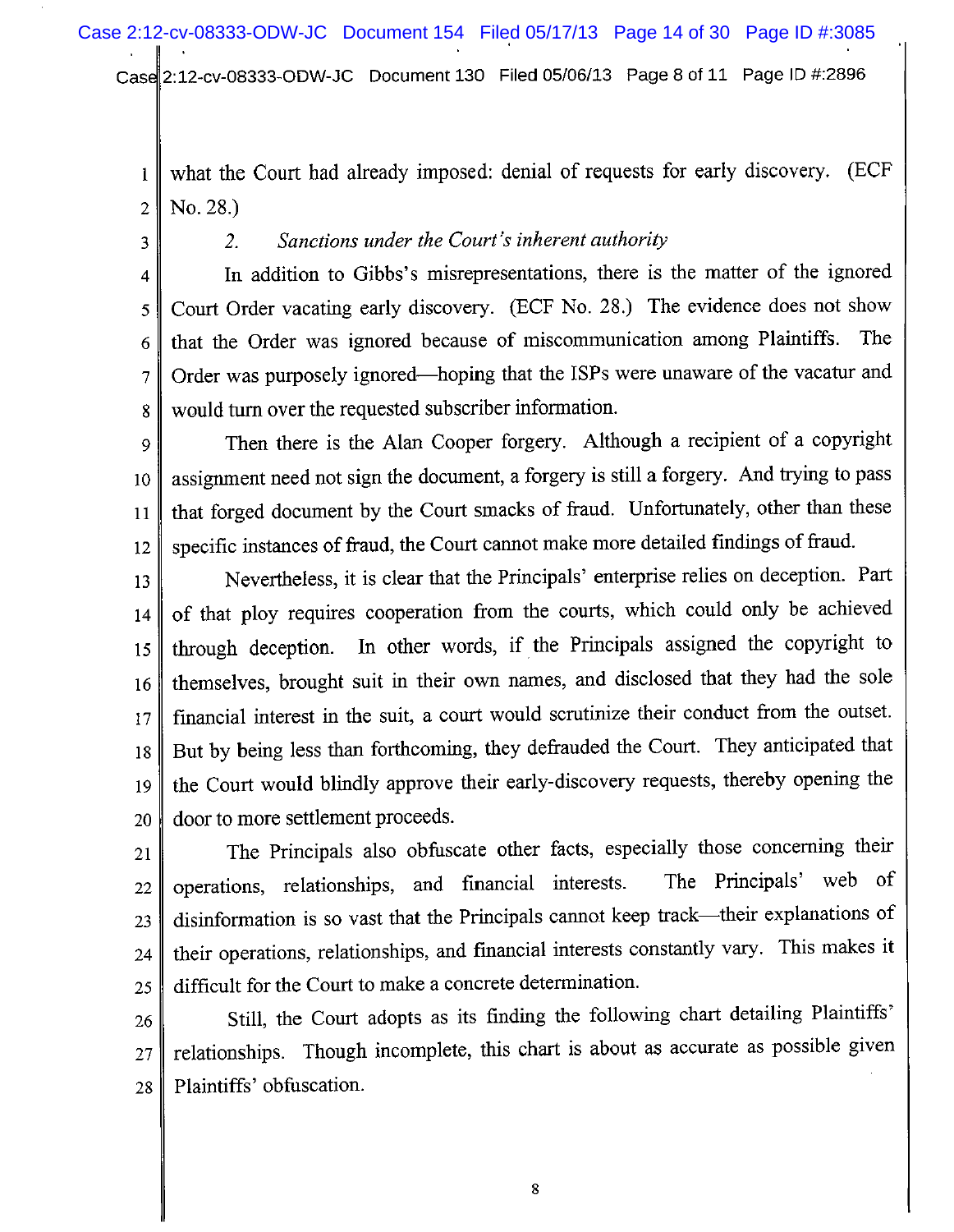

As for Van Den Hemel, Lutz, and Hansemeier, they are not without fault even 18 though they acted under orders from the Principals. They were not merely 19 assimilated; they knowingly participated in this scheme, reaping the benefits when the 20 going was good. Even so, their status as non-attorneys and non-parties severely limits 21 the sanctions that could be levied against them. 22

Despite these findings, the Court deems these findings insufficient to support a 23 large monetary sanction-a seven-digit sanction adequate to deter Plaintiffs from 24 continuing their profitable enterprise. Even if the Court enters such a sanction, it is 25 certain that Plaintiffs will transfer out their settlement proceeds and plead paucity. 26 Yet Plaintiffs' bad-faith conduct supports other more fitting sanctions. 27

28  $111$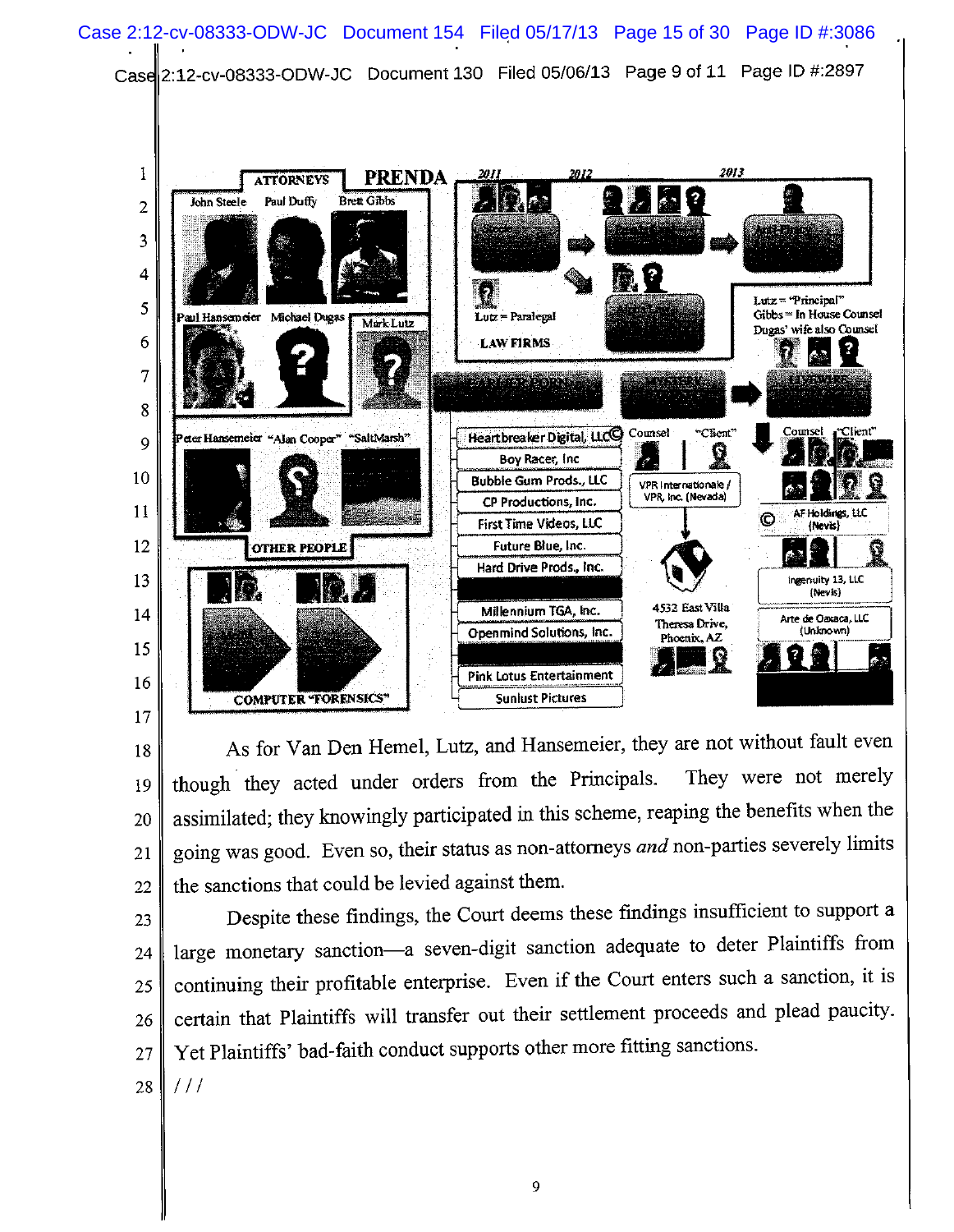Case 2:12-cv-08333-ODW-JC Document 130 Filed 05/06/13 Page 10 of 11 Page ID #:2898

First, an award of attorney's fees to Defendants is appropriate. This award  $\mathbf{I}$ compensates them for expenses incurred in this vexatious lawsuit, especially for their  $\overline{2}$ efforts in countering and revealing the fraud perpetrated by Plaintiffs. 3

So far, only Morgan Pietz and Nicholas Ranallo have appeared.<sup>4</sup> Upon review,  $\overline{\mathbf{4}}$ the Court finds Pietz's expenditure of 120.5 hours at an hourly rate of \$300 reasonable 5 based on his experience, work quality, and quantity of necessary papers filed with the 6 Court. (ECF No. 102.) Although many of these hours were spent after the case was  $\overline{7}$ dismissed, these hours were spent in connection with the sanction hearings—time well 8 Similarly, the attorney's fees and costs incurred by Ranallo also appear spent.  $\mathbf Q$ reasonable. 10

Therefore, the Court awards attorney's fees and costs in the sum of \$40,659.86 11 to Doe: \$36,150.00 for Pietz's attorney's fees; \$1,950.00 for Ranallo's attorney's fees;  $12$ \$2,226.26 for Pietz's costs; and \$333.60 for Ranallo's costs. As a punitive measure, 13 the Court doubles this award, yielding \$81,319.72.<sup>5</sup> This punitive multiplier is 14 justified by Plaintiffs' brazen misconduct and relentless fraud. The Principals, AF 15 Holdings, Ingenuity 13, Prenda Law, and Gibbs are liable for this sum jointly and 16 severally, and shall pay this sum within 14 days of this order. 17

Second, there is little doubt that that Steele, Hansmeier, Duffy, Gibbs suffer 18 from a form of moral turpitude unbecoming of an officer of the court. To this end, the 19 Court will refer them to their respective state and federal bars. 20

Third, though Plaintiffs boldly probe the outskirts of law, the only enterprise 21 they resemble is RICO. The federal agency eleven decks up is familiar with their 22 prime directive and will gladly refit them for their next voyage. The Court will refer 23 this matter to the United States Attorney for the Central District of California. The 24 will also refer this matter to the Criminal Investigation Division of the Internal 25

26

<sup>&</sup>lt;sup>4</sup> They appeared on behalf of the Doe Defendant in the case *Ingenuity 13 LLC v. Doe*, No. 2:12-cv-27 8333-ODW(JCx) (C.D. Cal. filed Sept. 27, 2012).

 $5$  This punitive portion is calculated to be just below the cost of an effective appeal. 28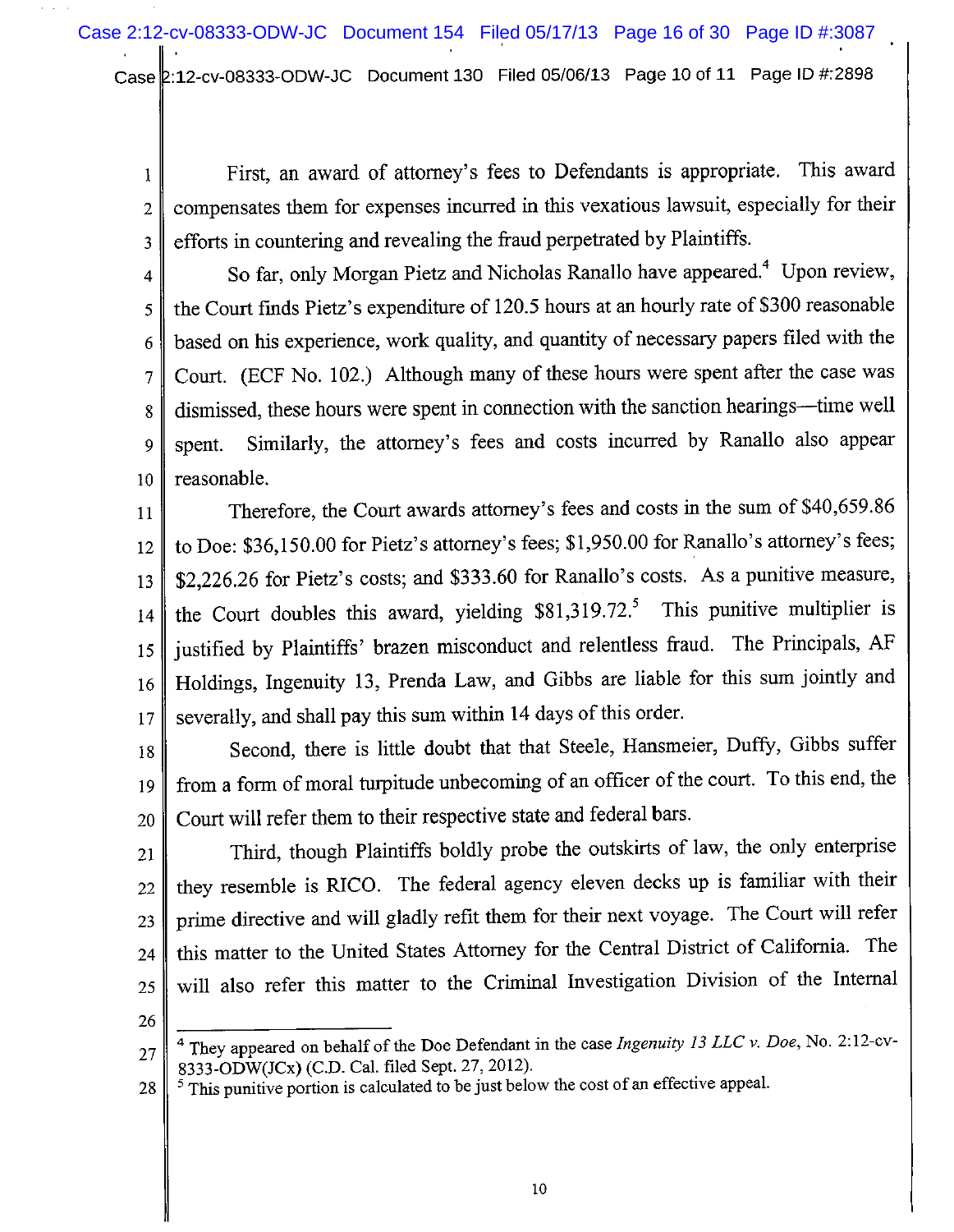Case 2:12-cv-08333-ODW-JC Document 130 Filed 05/06/13 Page 11 of 11 Page ID #:2899

Revenue Service and will notify all judges before whom these attorneys have pending  $\mathbf{1}$ cases. For the sake of completeness, the Court requests Pietz to assist by filing a  $\overline{2}$ report, within 14 days, containing contact information for: (1) every bar (state and  $\overline{3}$ federal) where these attorneys are admitted to practice; and (2) every judge before  $\overline{4}$ whom these attorneys have pending cases. 5

6

 $\overline{7}$ 

8

9

15

16

17

18

19

20

21

22

23

24

25

26

27

28

Local Rule 83-3 sanctions  $\overline{4}$ .

For the same reasons stated above, the Court will refer Duffy and Gibbs to the Standing Committee on Discipline (for this District) under Local Rule 83-3.

#### **CONCLUSION**  $V_{-}$

Steele, Hansmeier, Duffy, Gibbs, Prenda Law, AF Holdings, and Ingenuity 13 10 shall pay, within 14 days of this order, attorney's fees and costs totaling \$81,319.72 to 11 Doe. The Court enters additional nonmonetary sanctions in accordance with the  $12$ discussion above. 13

IT IS SO ORDERED. 14

May 6, 2013

WRIGHT. II OTI UNITED STATES DISTRICT JUDGE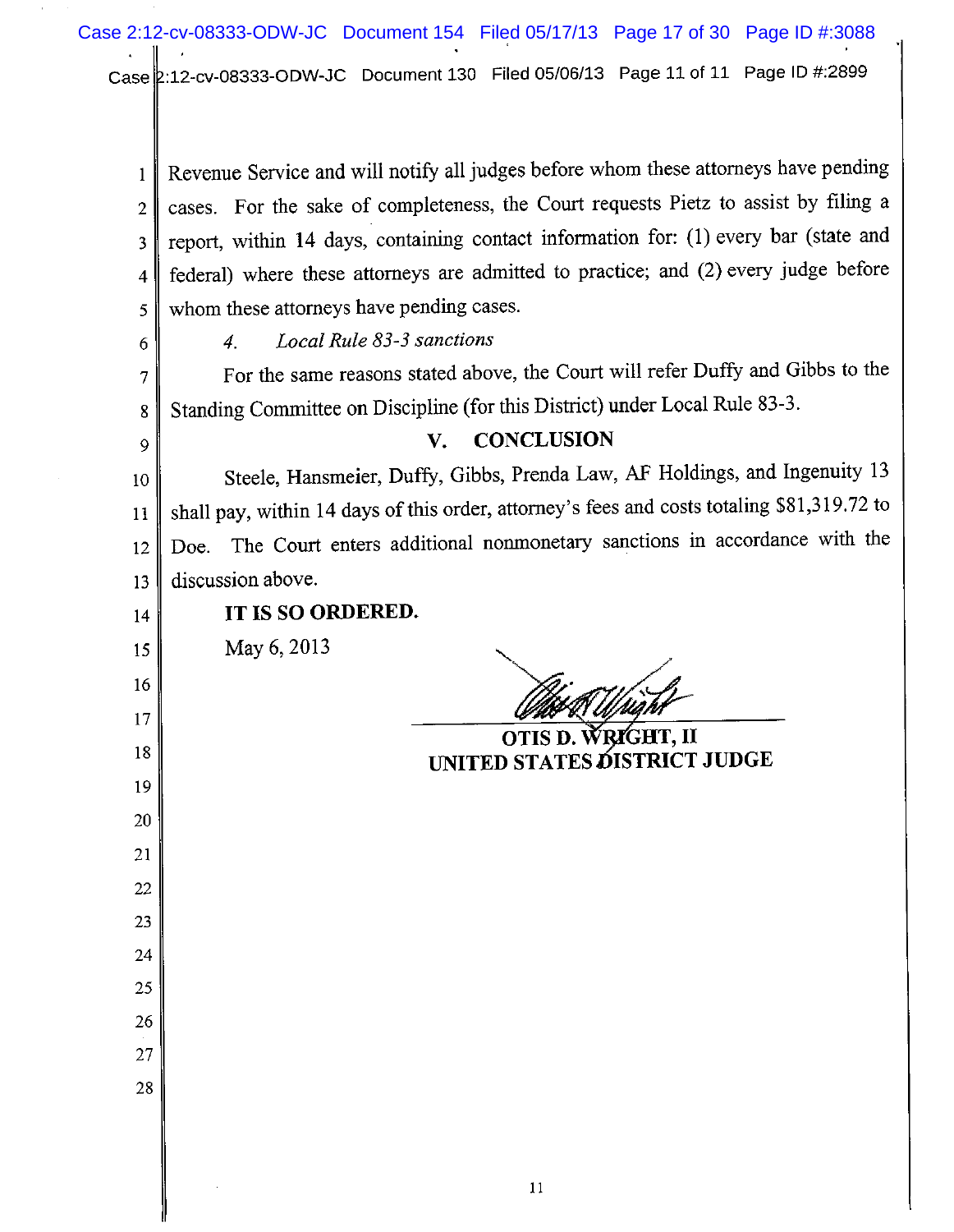Case 2:12-cv-08333-ODW-JC Document 154 Filed 05/17/13 Page 18 of 30 Page ID #:3089

 $\mathcal{L}_{\rm{max}}$ 

 $\mathcal{L}^{\mathcal{L}}(\mathcal{L}^{\mathcal{L}})$  and  $\mathcal{L}^{\mathcal{L}}(\mathcal{L}^{\mathcal{L}})$  and  $\mathcal{L}^{\mathcal{L}}(\mathcal{L}^{\mathcal{L}})$  and  $\mathcal{L}^{\mathcal{L}}(\mathcal{L}^{\mathcal{L}})$  and  $\mathcal{L}^{\mathcal{L}}(\mathcal{L}^{\mathcal{L}})$ 

 $\sim 10^{-11}$ 

أأراد والصد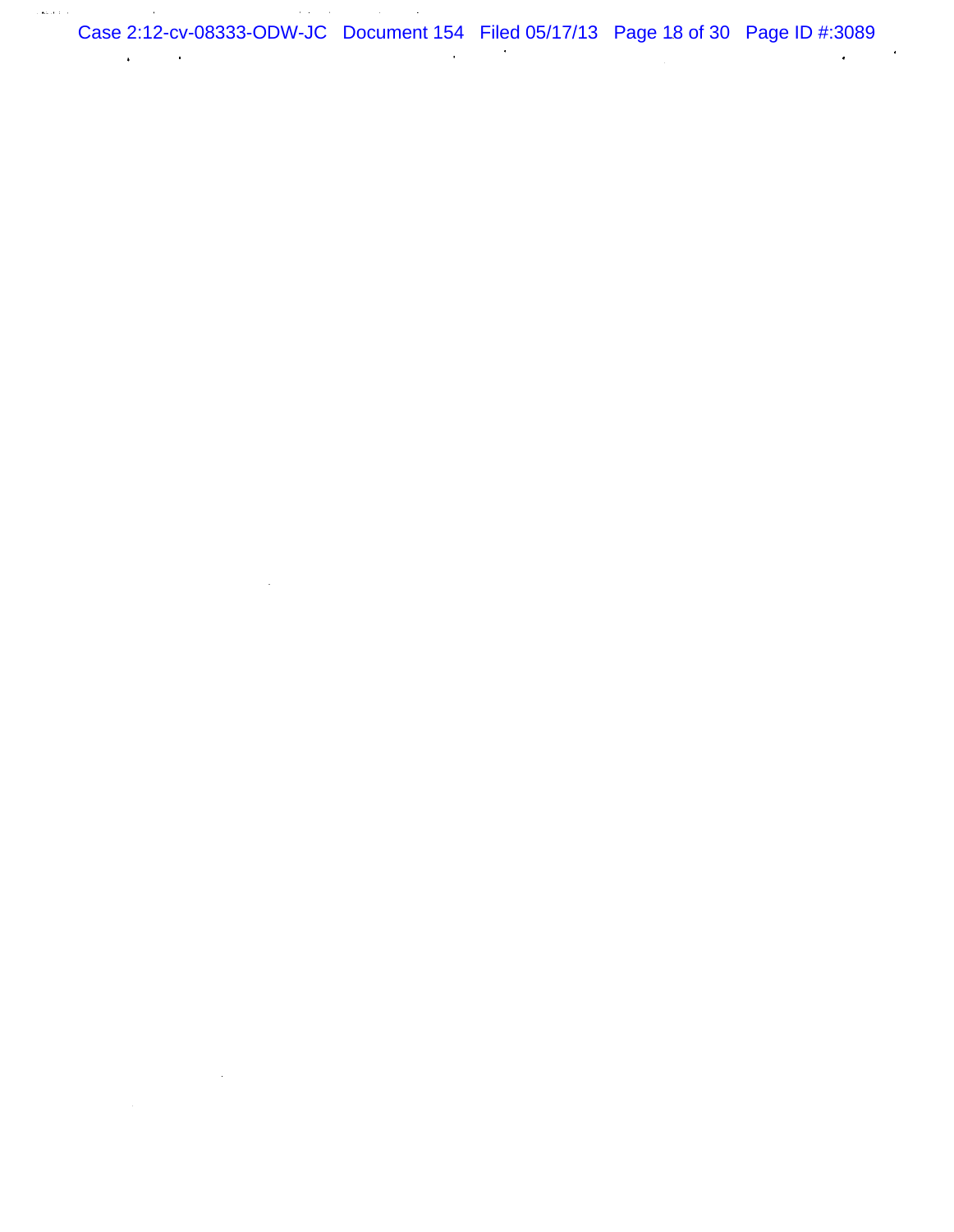Case 2:12-cv-08333-ODW-JC Document 154 Filed 05/17/13 Page 19 of 30 Page ID #:3090

## **EXHIBIT B**

### Case No.: 2:12-cv-08333-ODW-JC

# Dkt. Entry 116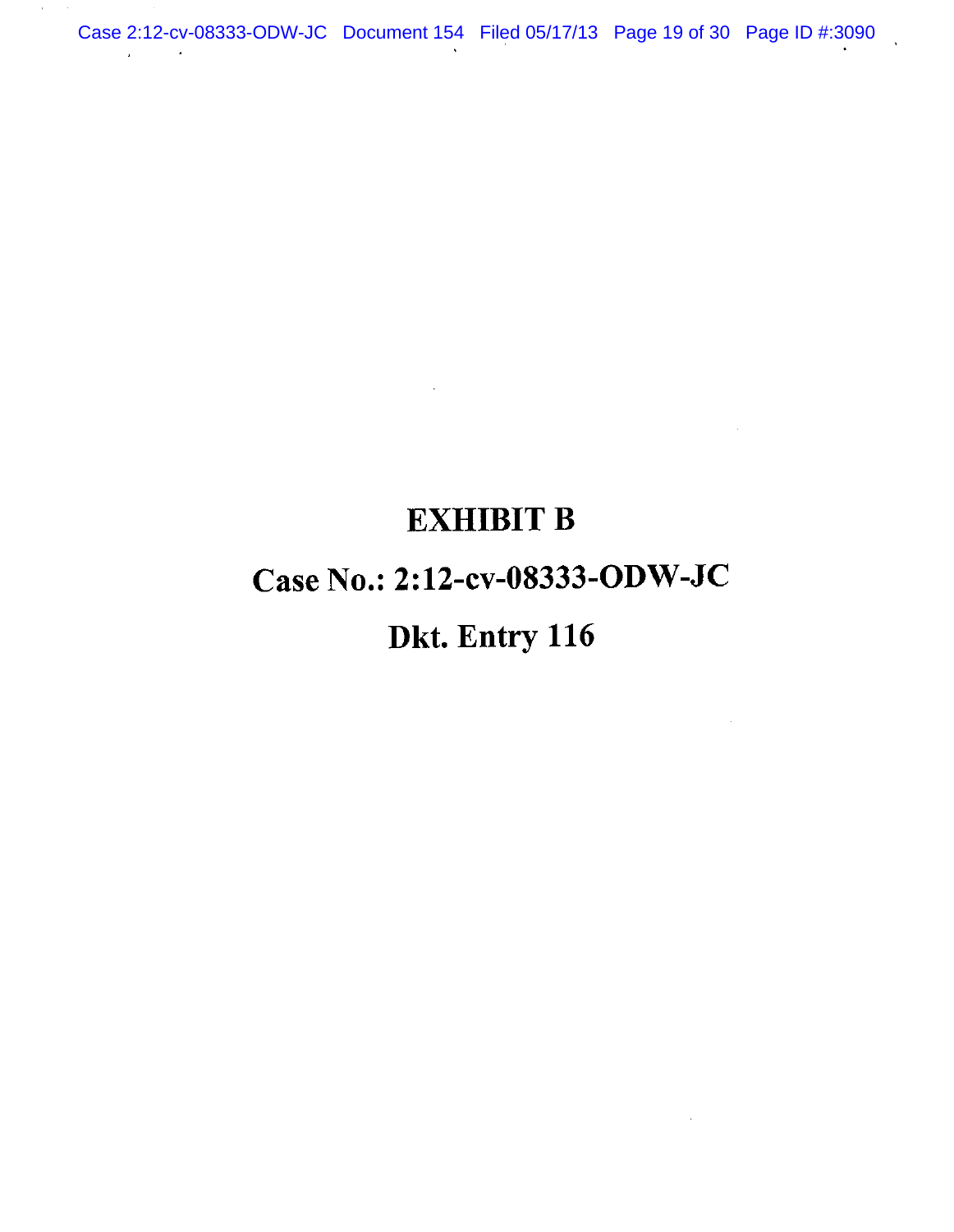|                           | Case 2:12-cv-08333-ODW-JC Document 154 Filed 05/17/13 Page 20 of 30 Page ID #:3091                                                                                                                                                                                                                                                                                                                                              |                                                                                                 |  |
|---------------------------|---------------------------------------------------------------------------------------------------------------------------------------------------------------------------------------------------------------------------------------------------------------------------------------------------------------------------------------------------------------------------------------------------------------------------------|-------------------------------------------------------------------------------------------------|--|
|                           | $\sharp$ ase 2:12-cv-08333-ODW-JC Document 116 Filed 04/11/13 Page 1 of 2 Page ID #:270 $\flat$                                                                                                                                                                                                                                                                                                                                 |                                                                                                 |  |
| 8<br>9<br>10 <sup>1</sup> | Morgan E. Pietz (SBN 260629)<br>THE PIETZ LAW FIRM<br>3770 Highland Ave., Ste. 206<br>Manhattan Beach, CA 90266<br>mpietz@pietzlawfirm.com<br>Telephone: (310) 424-5557<br>Facsimile: (310) 546-5301<br>Nicholas Ranallo (SBN 275016)<br>371 Dogwood Way<br>Boulder Creek, CA 95006<br>nick@ranallolawoffice.com<br>Telephone: (831) 703-4011<br>Fax: (831) 533-5073<br>Attorneys for Putative John Doe in 2:12-cv-08333-ODW-JC |                                                                                                 |  |
| 11                        |                                                                                                                                                                                                                                                                                                                                                                                                                                 | UNITED STATES DISTRICT COURT                                                                    |  |
|                           |                                                                                                                                                                                                                                                                                                                                                                                                                                 |                                                                                                 |  |
| 12<br>13                  | INGENUITY 13, LLC, a Limited                                                                                                                                                                                                                                                                                                                                                                                                    | <b>CENTRAL DISTRICT OF CALIFORNIA</b><br>Case Number: $2:12$ -cv-08333-ODW(JCx)                 |  |
| 4 <br>15<br>16            | Liability Company Organized Under<br>the Laws of the Federation of Saint<br>Kitts and Nevis,                                                                                                                                                                                                                                                                                                                                    | Case Assigned to:<br>District Judge Otis D Wright, II                                           |  |
| 17<br>18                  | Plaintiff,<br>V.                                                                                                                                                                                                                                                                                                                                                                                                                | Discovery Referred to:<br>Magistrate Judge Jacqueline Chooljian                                 |  |
| 19 <sup>1</sup><br>20     | JOHN DOE,                                                                                                                                                                                                                                                                                                                                                                                                                       | Case Consolidated with Case Nos.:<br>2:12-cv-6636; 2:12-cv-6669; 2:12-cv-<br>6662; 2:12-cv-6668 |  |
| 21<br>22<br>23            | Defendant.                                                                                                                                                                                                                                                                                                                                                                                                                      | ORDER GRANTING REQUEST FOR<br><b>LEAVE</b><br><b>TO FILE A REPLY</b>                            |  |
| 24<br>25                  |                                                                                                                                                                                                                                                                                                                                                                                                                                 |                                                                                                 |  |
| 26<br>27                  |                                                                                                                                                                                                                                                                                                                                                                                                                                 |                                                                                                 |  |
| 28                        |                                                                                                                                                                                                                                                                                                                                                                                                                                 | -1-                                                                                             |  |
|                           |                                                                                                                                                                                                                                                                                                                                                                                                                                 | [PROPOSED] ORDER GRANTING<br>REQUEST FOR LEAVE TO FILE A REPLY                                  |  |
|                           |                                                                                                                                                                                                                                                                                                                                                                                                                                 |                                                                                                 |  |

 $\mathcal{S}_{\mathcal{S}}$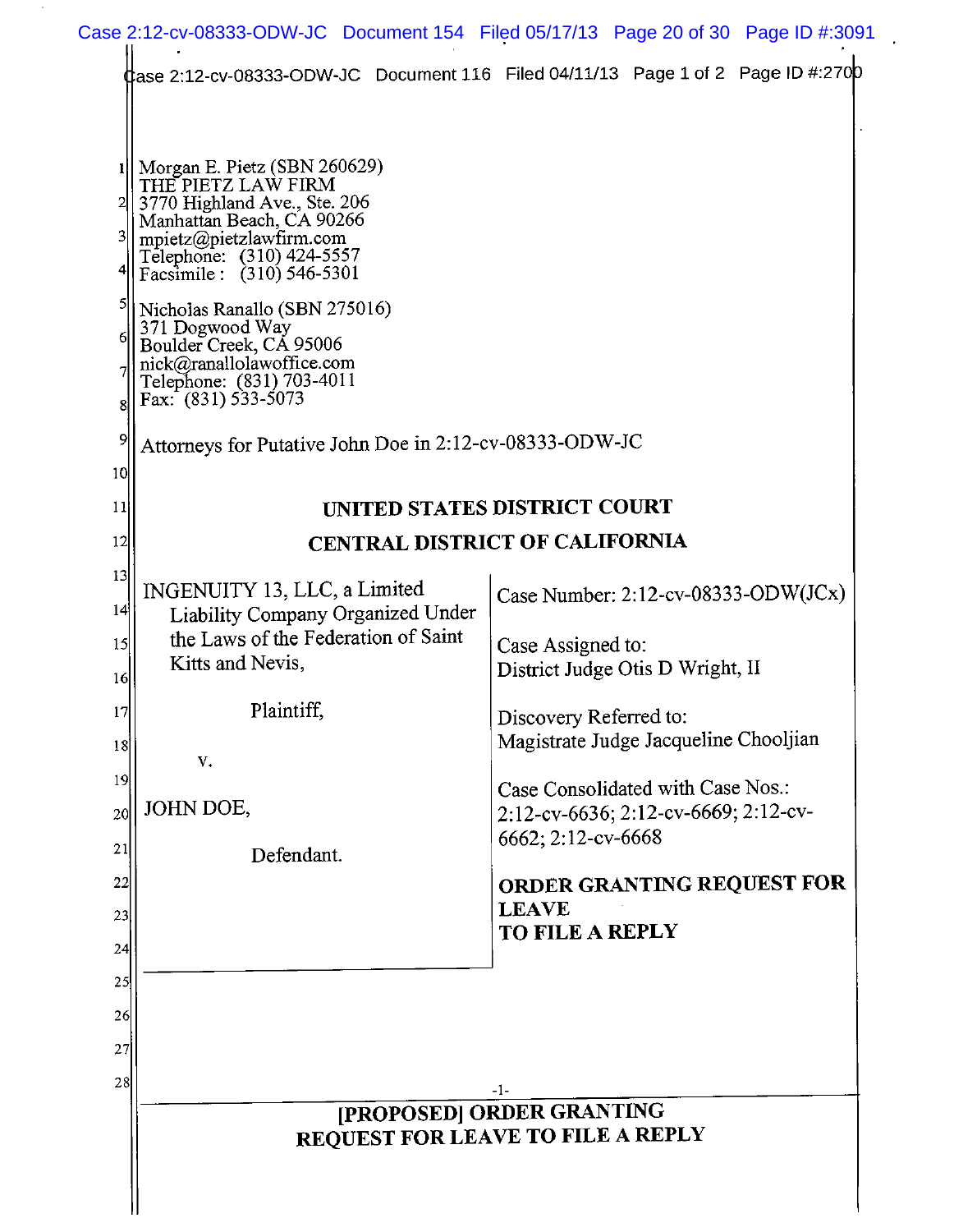|                | Case 2:12-cv-08333-ODW-JC Document 154 Filed 05/17/13 Page 21 of 30 Page ID #:3092                 |  |  |  |  |  |  |
|----------------|----------------------------------------------------------------------------------------------------|--|--|--|--|--|--|
|                | $Q_{\text{d}}$ se 2:12-cv-08333-ODW-JC Document 116 Filed 04/11/13 Page 2 of 2 Page ID #:270 $\mu$ |  |  |  |  |  |  |
|                |                                                                                                    |  |  |  |  |  |  |
| 1              | <b>ORDER</b>                                                                                       |  |  |  |  |  |  |
| $\overline{c}$ | On April 10, 2013, the putative John Doe in 2:12-cv-08333-DMG-PJW by                               |  |  |  |  |  |  |
| 3              | and through counsel, requested leave to file a brief reply, of no more than 10 pages,              |  |  |  |  |  |  |
| 4              | by Tuesday April 16, 2013, in response to the new information contained in the                     |  |  |  |  |  |  |
| 5              | three Responses to the Order to Show Cause filed by counsel for Paul Duffy, Prenda                 |  |  |  |  |  |  |
| 6              | Law, Inc., and Angela Van Den Hemel (ECF No. 108); for Paul Hansemeier (ECF                        |  |  |  |  |  |  |
| 7              | No. 109); and for John Steele (ECF No. 110).                                                       |  |  |  |  |  |  |
| 8              | For good cause shown, it is hereby ORDERED that the putative defendant's                           |  |  |  |  |  |  |
| 9              | request for leave to file a reply of no more than ten pages by Tuesday April 16, 2013              |  |  |  |  |  |  |
| 10             | is GRANTED.                                                                                        |  |  |  |  |  |  |
| 11             | <b>SO ORDERED.</b>                                                                                 |  |  |  |  |  |  |
| 12             | <i>Absert</i> (Ungri                                                                               |  |  |  |  |  |  |
| 13             | By:<br>Dated: April 11, 2013                                                                       |  |  |  |  |  |  |
| 14             | Hon. Otis D. Wright, II<br>United States District Judge                                            |  |  |  |  |  |  |
| 15             |                                                                                                    |  |  |  |  |  |  |
| 16             |                                                                                                    |  |  |  |  |  |  |
| 17             |                                                                                                    |  |  |  |  |  |  |
| 18             |                                                                                                    |  |  |  |  |  |  |
| 19             |                                                                                                    |  |  |  |  |  |  |
| 20             |                                                                                                    |  |  |  |  |  |  |
| 21             |                                                                                                    |  |  |  |  |  |  |
| 22             |                                                                                                    |  |  |  |  |  |  |
| 23             |                                                                                                    |  |  |  |  |  |  |
| 24             |                                                                                                    |  |  |  |  |  |  |
| 25             |                                                                                                    |  |  |  |  |  |  |
| 26             |                                                                                                    |  |  |  |  |  |  |
| 27             |                                                                                                    |  |  |  |  |  |  |

 $\alpha$ 

28

PROPOSED ORDER GRANTING<br>REQUEST FOR LEAVE TO FILE A REPLY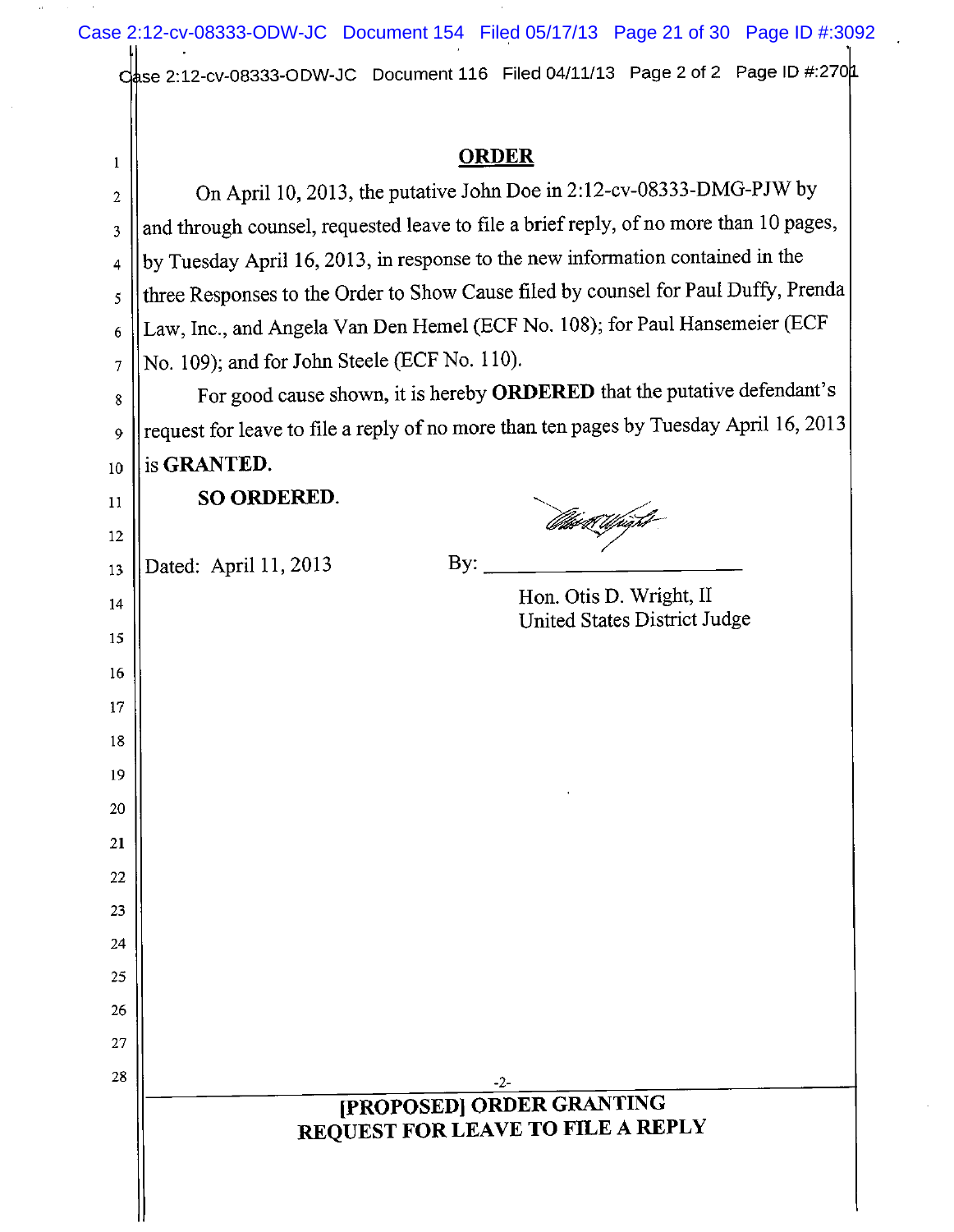Case 2:12-cv-08333-ODW-JC Document 154 Filed 05/17/13 Page 22 of 30 Page ID #:3093

 $\sim 10^{11}$  km s  $^{-1}$ 

 $\frac{1}{2}$  and  $\frac{1}{2}$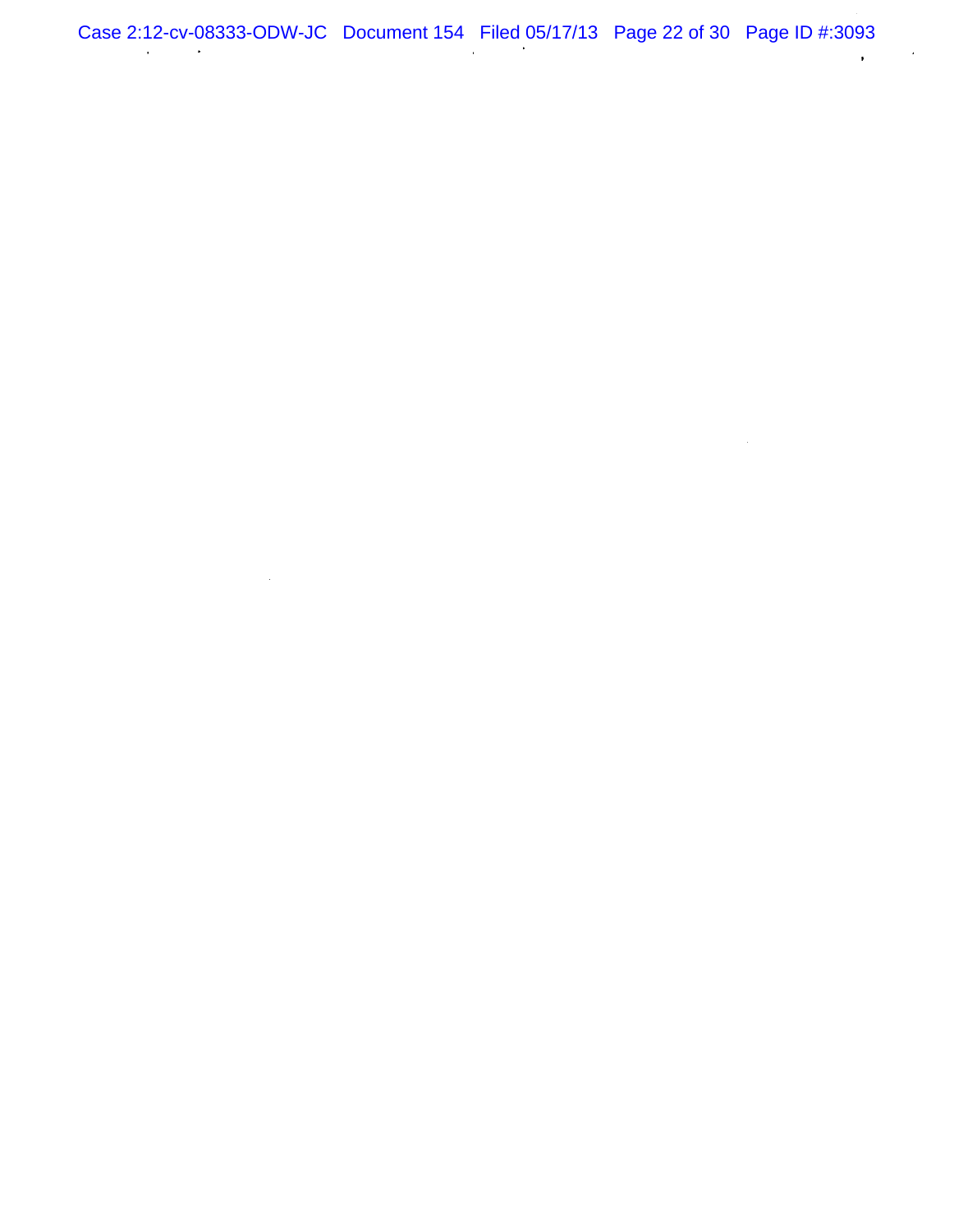Case 2:12-cv-08333-ODW-JC Document 154 Filed 05/17/13 Page 23 of 30 Page ID #:3094

## **EXHIBIT C**

### Case No.: 2:12-cv-08333-ODW-JC

### Dkt. Entry 86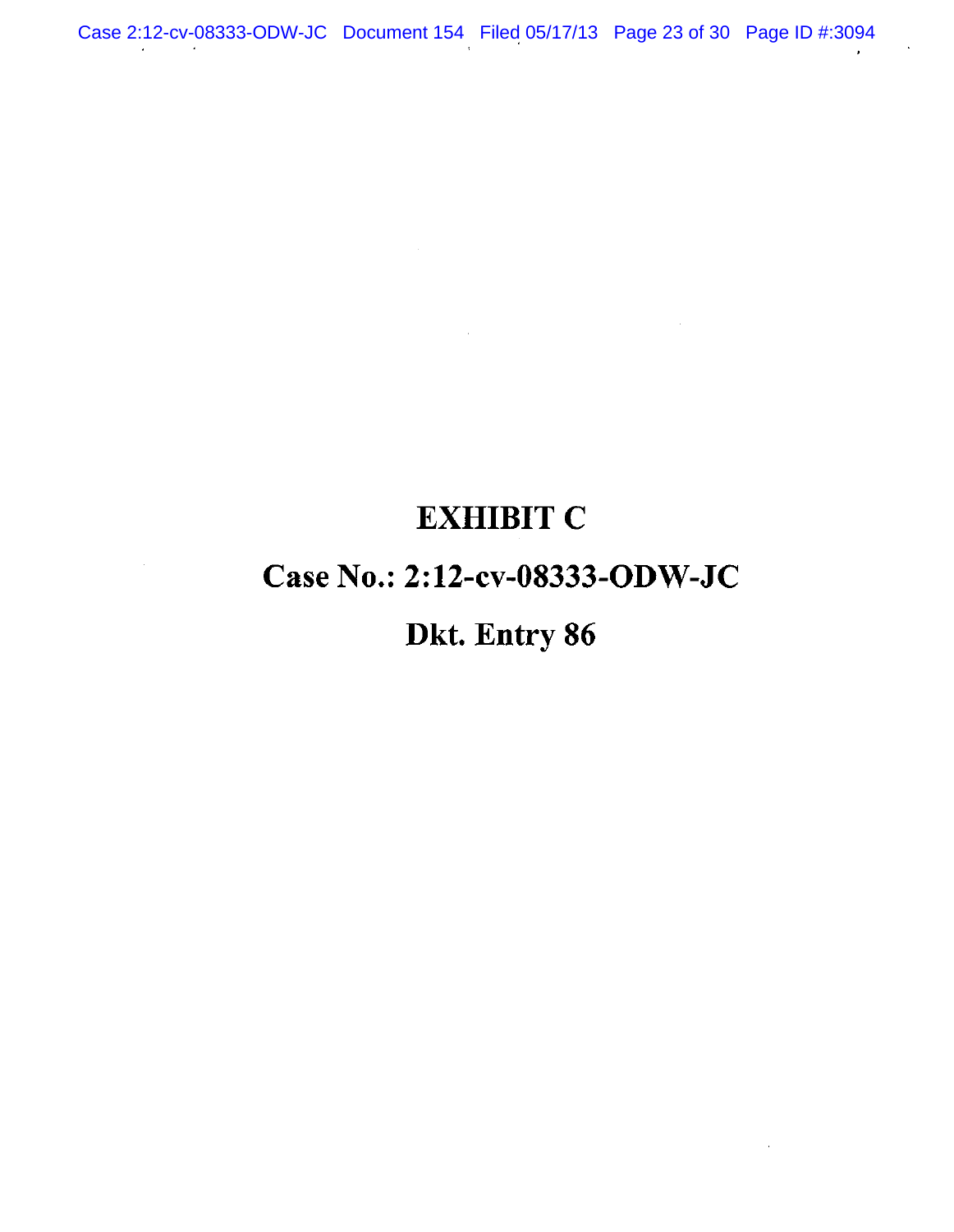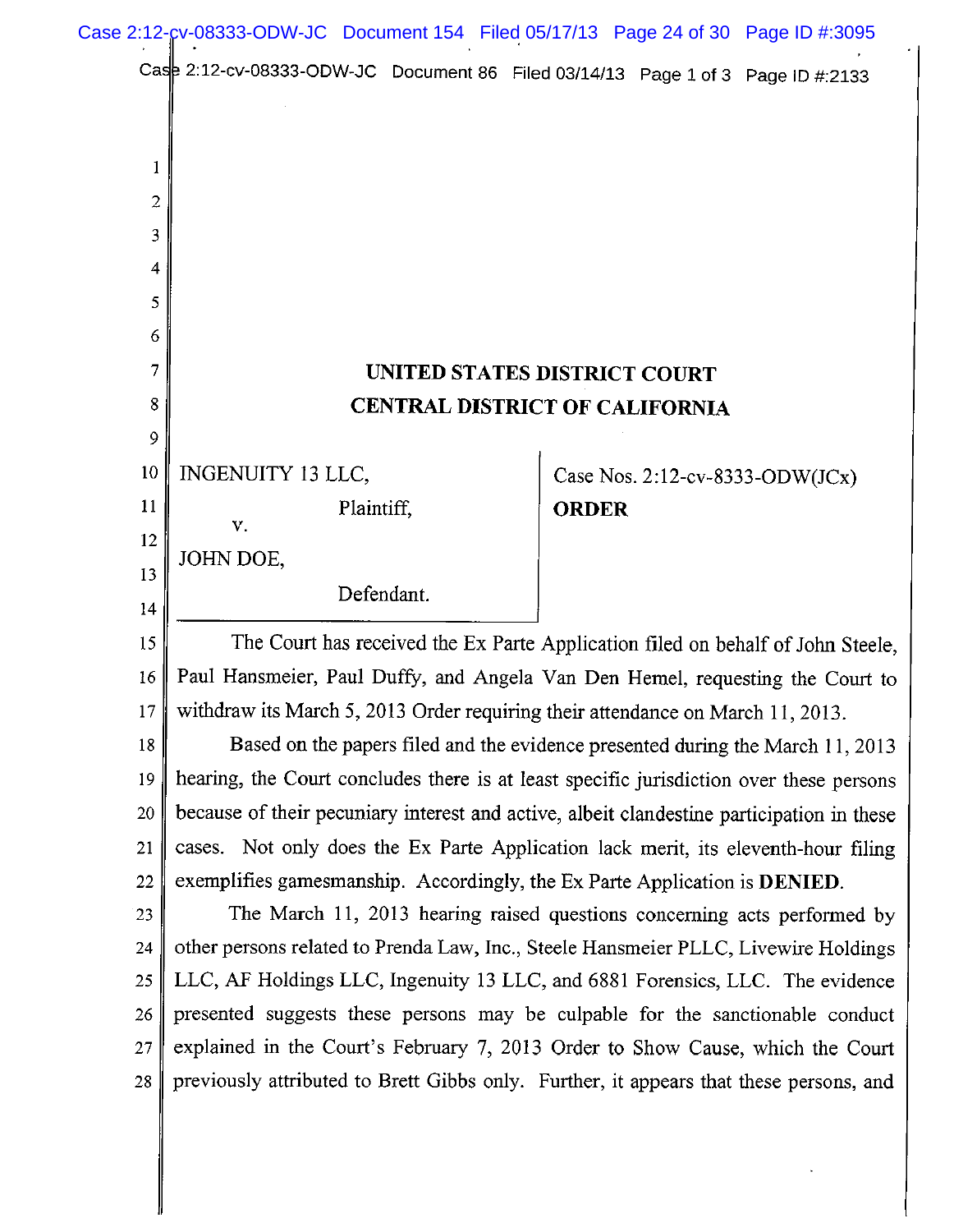#### Case 2:12-cv-08333-ODW-JC Document 154 Filed 05/17/13 Page 25 of 30 Page ID #:3096 Case 2:12-cv-08333-ODW-JC Document 86 Filed 03/14/13 Page 2 of 3 Page ID #:2134

their related entities, may have defrauded the Court through their acts and  $\mathbf{1}$ representations in these cases.  $\overline{2}$ 

3 Thus, the Court amends its February 7, 2013 Order to Show Cause (ECF No. 48) to include sanctions against the persons and entities in subparagraphs a-m  $\overline{4}$ below: 5

- John Steele, of Steele Hansmeier PLLC, Prenda Law, Inc., and/or a) Livewire Holdings LLC;
- Paul Hansmeier, of Steele Hansmeier PLLC and/or Livewire Holdings b) LLC:
- Paul Duffy, of Prenda Law, Inc.: c)
	- Angela Van Den Hemel, of Prenda Law, Inc.:  $\mathbf{d}$
- Mark Lutz, of Prenda Law, Inc., AF Holdings LLC and/or Ingenuity 12  $\epsilon$ ) 13 LLC: 13
- Alan Cooper, of AF Holdings LLC; 14  $f$ 
	- Peter Hansemeier, of 6881 Forensics, LLC;  $g)$
- Prenda Law, Inc.;  $h)$ 16

6

 $\overline{7}$ 

8

 $\overline{Q}$ 

10

 $11$ 

15

20

21

22

23

24

25

26

27

28

- Livewire Holdings LLC;  $\ddot{1}$  $17$
- Steele Hansmeier PLLC; 18  $\ddot{1}$
- AF Holdings LLC;  $\bf k$ 19
	- Ingenuity 13 LLC; and  $\mathbf{D}$ 
		- 6881 Forensics, LLC.  $m)$

These persons and entities are **ORDERED** to appear on March 29, 2013, at 10:30 a.m., TO SHOW CAUSE for the following:

- Why they should not be sanctioned for their participation, direction,  $1)$ and execution of the acts described in the Court's February 7, 2013 Order to Show Cause:
- Why they should not be sanctioned for failing to notify the Court of  $2)$ all parties that have a financial interest in the outcome of litigation;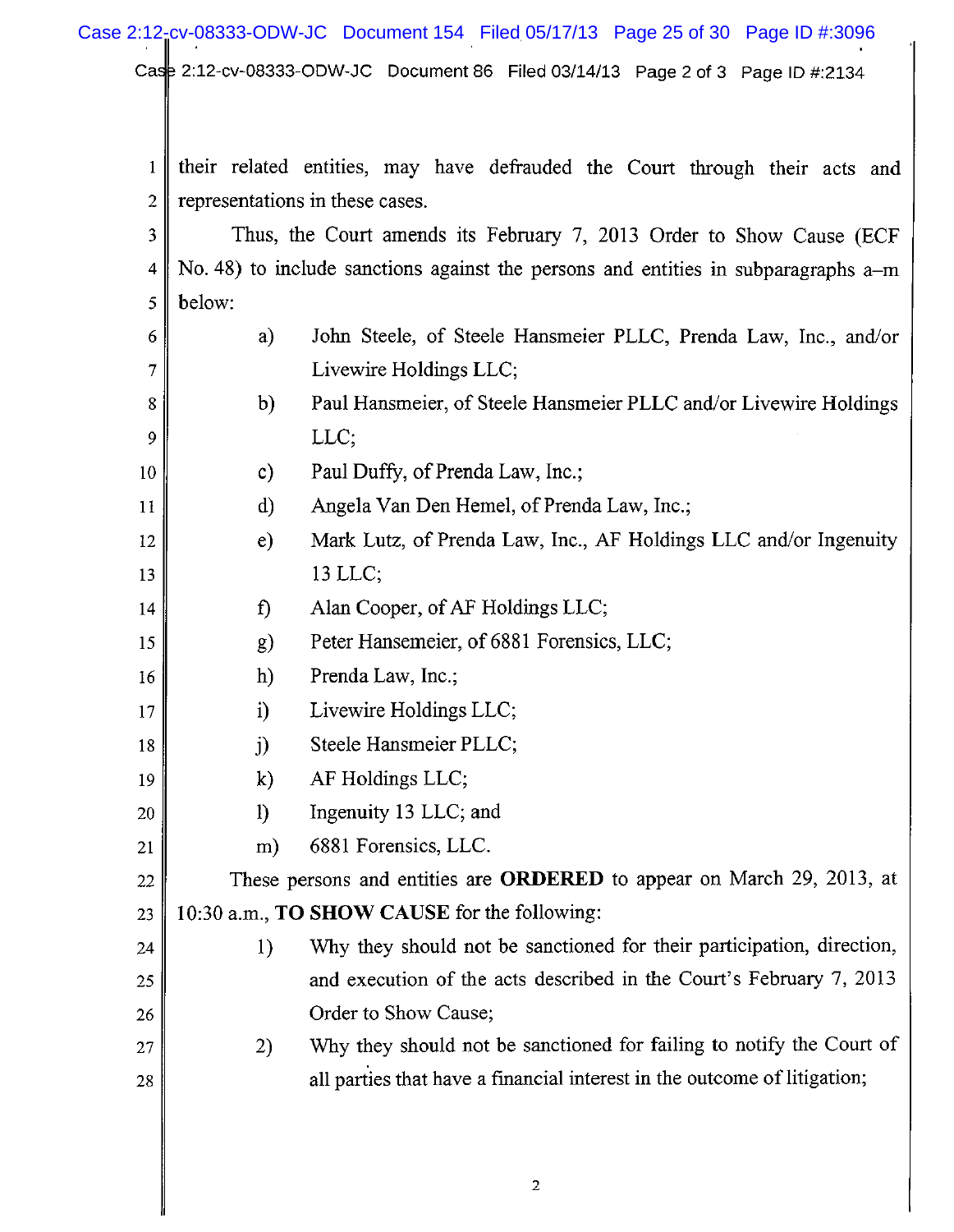Case 2:12-cv-08333-ODW-JC Document 86 Filed 03/14/13 Page 3 of 3 Page ID #:2135

- $3)$ Why they should not be sanctioned for defrauding the Court by misrepresenting the nature and relationship of the individuals and entities in subparagraphs a-m above:
- Why John Steele and Paul Hansmeier should not be sanctioned for  $4)$ failing to make a *pro hac vice* appearance before the Court, given their involvement as "senior attorneys" in the cases; and
	- $5)$ Why the individuals in subparagraphs  $a-g$  above should not be sanctioned for contravening the Court's March 5, 2013 Order (ECF) No. 66) and failing to appear on March 11, 2013.

Gibbs is **ORDERED** to serve a copy of this order on the persons and entities in 10 subparagraphs a–m above by March 15, 2013, and must file proofs of service with the 11 Court by March 18, 2013. Gibbs is further **ORDERED** to appear on March 29, 2013, 12 at 10:30 a.m. 13

No other parties are required to appear on March 29, 2013. If so desired, 14 Morgan E. Pietz and Nicholas R. Ranallo may appear on behalf of Defendant Doe. 15

Should the persons and entities in subparagraphs a-m above not appear on 16 March 29, 2013, the Court is prepared to draw reasonable inferences concerning their 17 conduct in the cases before the Court, including any inferences derived from their 18 failure to appear. Failure to comply with this order will result in the imposition of 19 sanctions. 20

IT IS SO ORDERED.

 $\mathbf{1}$ 

 $\overline{2}$ 

3

 $\overline{\mathbf{4}}$ 

5

6

7

8

9

21

22

23

24

25

26

27

28

March 14, 2013

WRIGHT. II **UNITED STATES DISTRICT JUDGE** 

3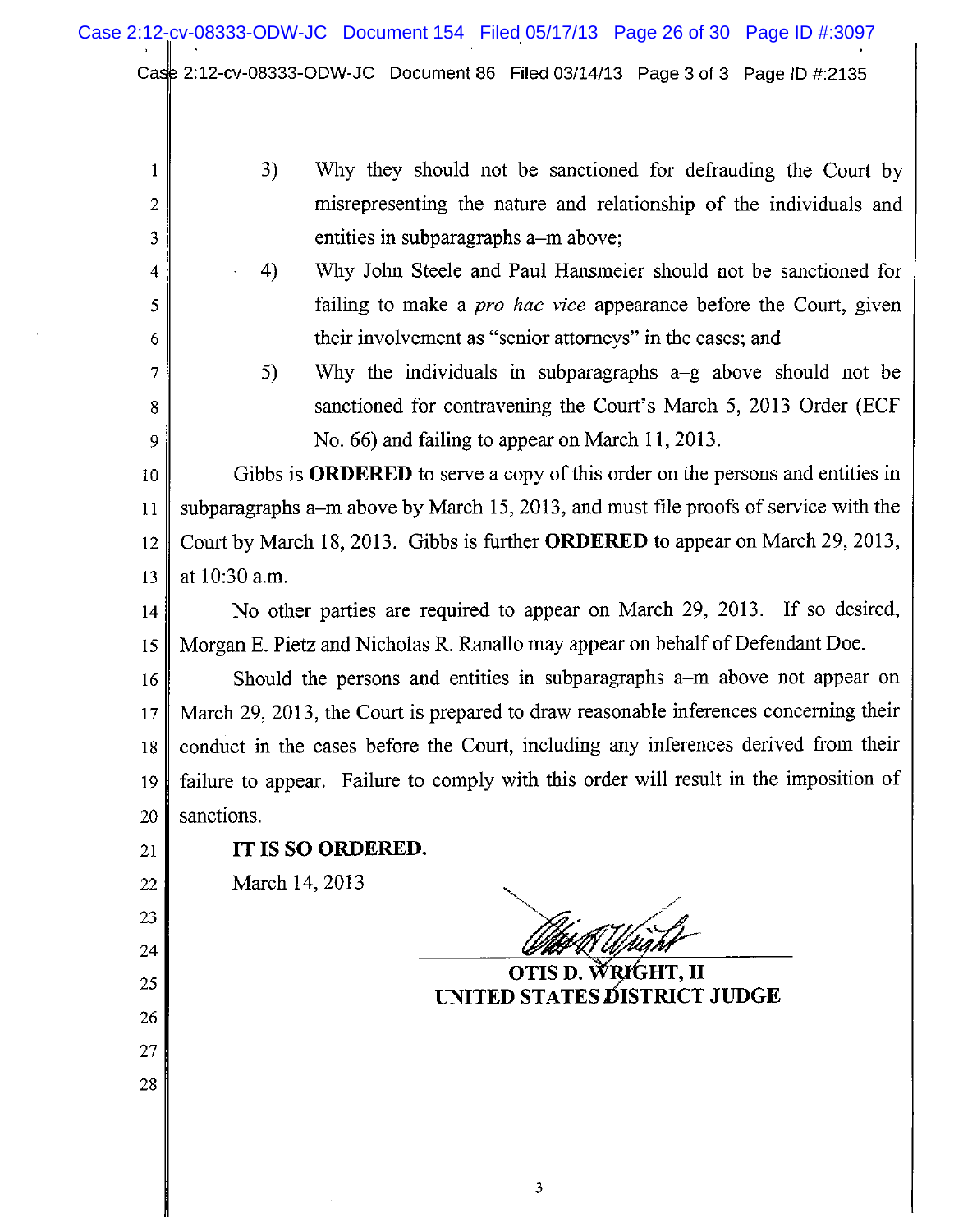$\epsilon$  and  $\epsilon$ 

 $\mathbf{u}^{\dagger}$ 

 $\mathcal{L}$ 

**Carl Commercial**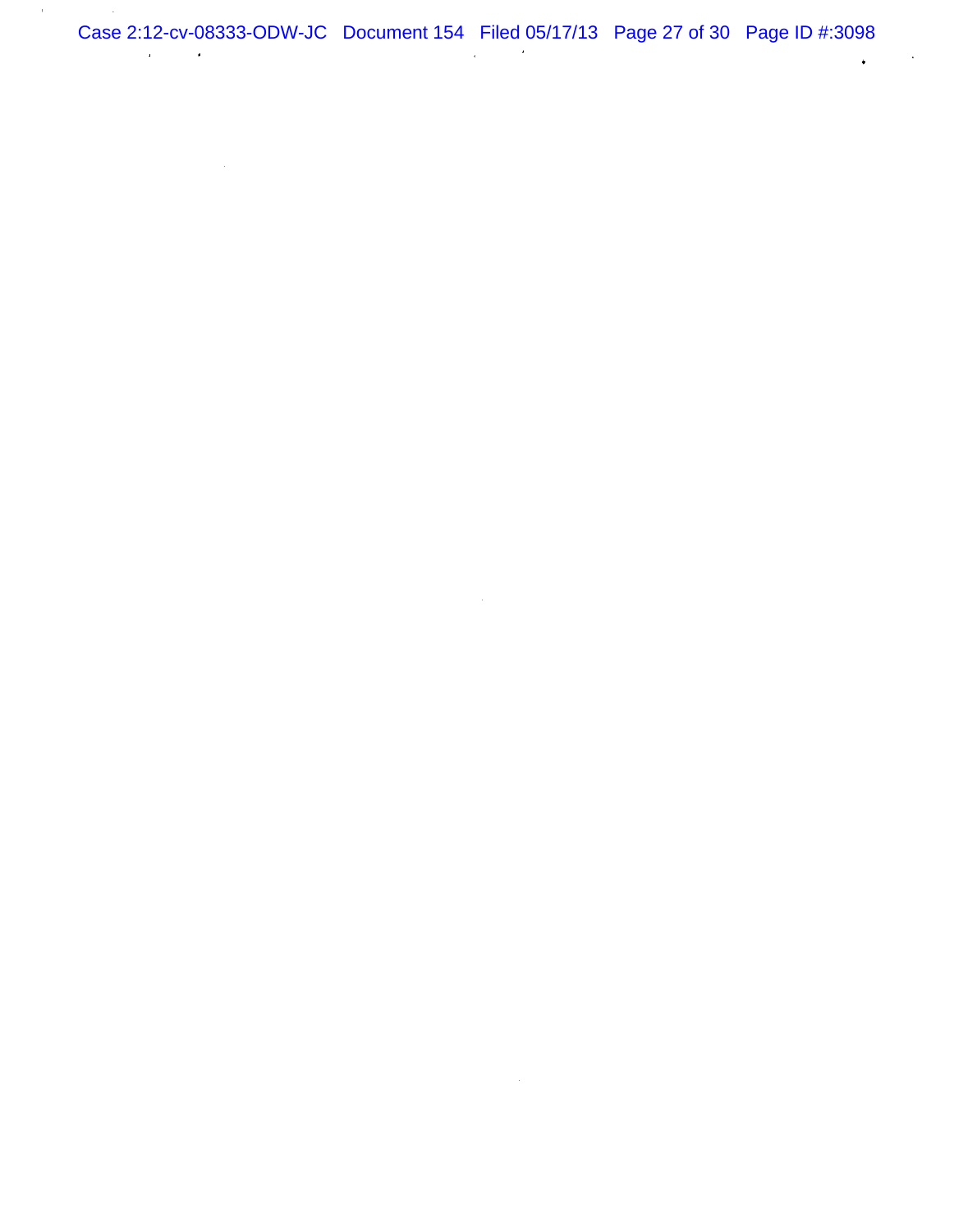Case 2:12-cv-08333-ODW-JC Document 154 Filed 05/17/13 Page 28 of 30 Page ID #:3099

### **EXHIBIT D**

### Case No.: 2:12-cv-08333-ODW-JC

### Dkt. Entry 66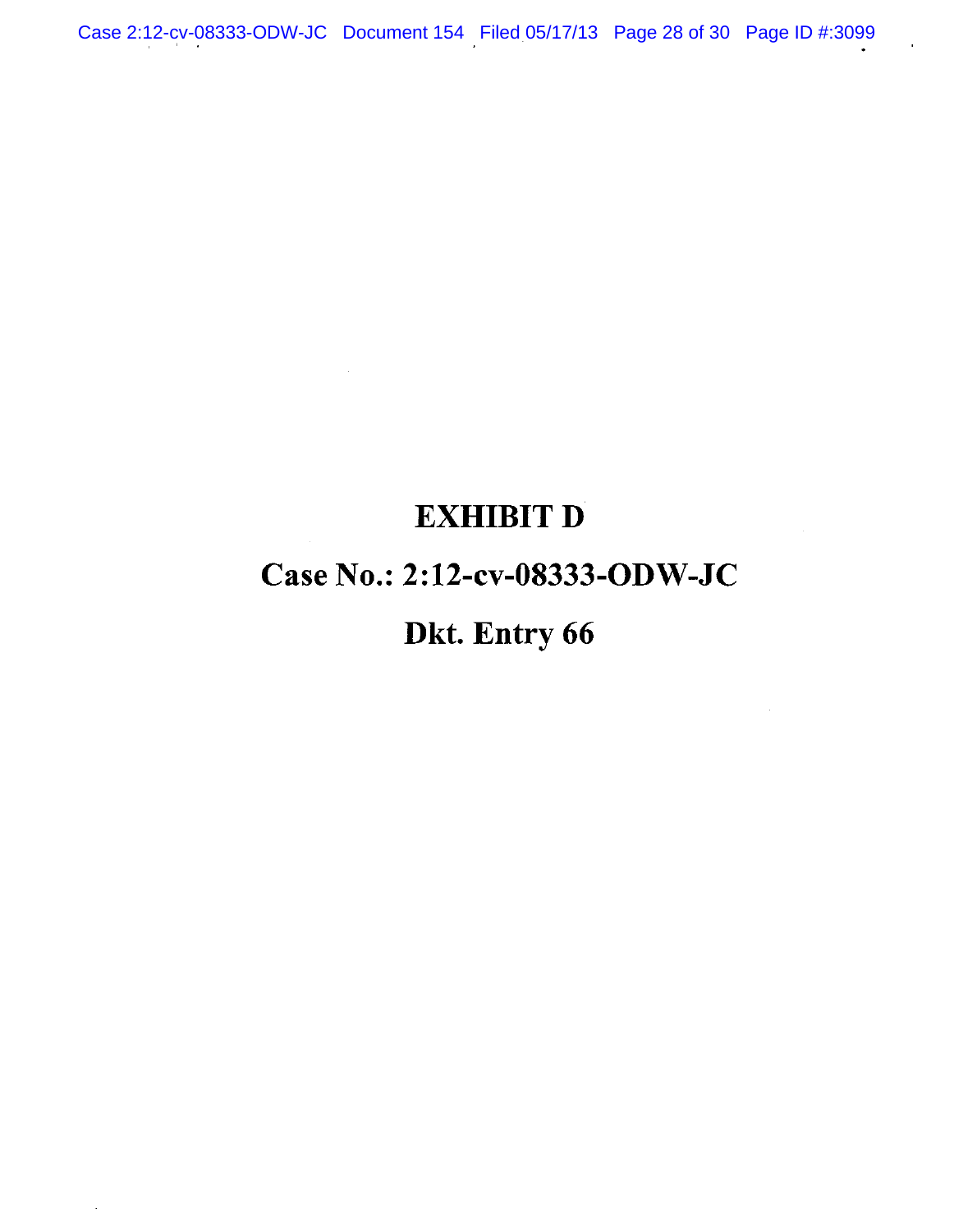|                |                                                                                 | Case 2:12-cv-08333-ODW-JC Document 154 Filed 05/17/13 Page 29 of 30 Page ID #:3100 |              |                                    |                                                                |  |
|----------------|---------------------------------------------------------------------------------|------------------------------------------------------------------------------------|--------------|------------------------------------|----------------------------------------------------------------|--|
|                |                                                                                 | Case 2:12-cv-08333-ODW-JC Document 66 Filed 03/05/13 Page 1 of 2 Page ID #:1292    |              |                                    |                                                                |  |
|                |                                                                                 |                                                                                    |              |                                    |                                                                |  |
|                |                                                                                 |                                                                                    |              |                                    |                                                                |  |
| 1              |                                                                                 |                                                                                    |              |                                    |                                                                |  |
| $\overline{2}$ |                                                                                 |                                                                                    |              |                                    |                                                                |  |
| 3              |                                                                                 |                                                                                    |              |                                    |                                                                |  |
| 4              |                                                                                 |                                                                                    |              |                                    |                                                                |  |
| 5              |                                                                                 |                                                                                    |              |                                    |                                                                |  |
|                | 6                                                                               |                                                                                    |              |                                    |                                                                |  |
|                | UNITED STATES DISTRICT COURT<br>7<br><b>CENTRAL DISTRICT OF CALIFORNIA</b>      |                                                                                    |              |                                    |                                                                |  |
| 8              |                                                                                 |                                                                                    |              |                                    |                                                                |  |
| 9<br>10        | INGENUITY 13 LLC,                                                               |                                                                                    |              |                                    |                                                                |  |
| 11             |                                                                                 | Plaintiff,                                                                         | <b>ORDER</b> | Case Nos. $2:12$ -cv-8333-ODW(JCx) |                                                                |  |
| 12             | v.                                                                              |                                                                                    |              |                                    |                                                                |  |
| 13             | JOHN DOE,                                                                       |                                                                                    |              |                                    |                                                                |  |
| 14             |                                                                                 | Defendant.                                                                         |              |                                    |                                                                |  |
| 15             | In light of the parties' recent representations made in response to the Court's |                                                                                    |              |                                    |                                                                |  |
| 16             |                                                                                 | Order to Show Cause, the Court hereby orders the following:                        |              |                                    |                                                                |  |
| 17             | The following persons are hereby ORDERED to appear on March 11,<br>1)           |                                                                                    |              |                                    |                                                                |  |
| 18             | 2013, at 1:30 p.m.:                                                             |                                                                                    |              |                                    |                                                                |  |
| 19             | a)                                                                              |                                                                                    |              |                                    | John Steele, of Steele Hansmeier PLLC and/or Livewire Holdings |  |
| 20             | LLC;                                                                            |                                                                                    |              |                                    |                                                                |  |
| 21             | Paul Hansmeier, of Steele Hansmeier PLLC and/or Livewire<br>b)                  |                                                                                    |              |                                    |                                                                |  |
| 22             | Holdings LLC;                                                                   |                                                                                    |              |                                    |                                                                |  |
| 23             | Paul Duffy, of Prenda Law, Inc.;<br>c)                                          |                                                                                    |              |                                    |                                                                |  |
| 24             | Angela Van Den Hemel, of Prenda Law, Inc.;<br>d)                                |                                                                                    |              |                                    |                                                                |  |
| 25             | e)                                                                              | Mark Lutz, CEO of AF Holdings LLC and Ingenuity 13 LLC;                            |              |                                    |                                                                |  |
| 26             | f)                                                                              | Alan Cooper, of AF Holdings LLC;                                                   |              |                                    |                                                                |  |
| 27             | g)                                                                              | Peter Hansemeier of 6881 Forensics, LLC; and                                       |              |                                    |                                                                |  |
| 28             | h)                                                                              | Alan Cooper, of 2170 Highway 47 North, Isle, MN 56342.                             |              |                                    |                                                                |  |